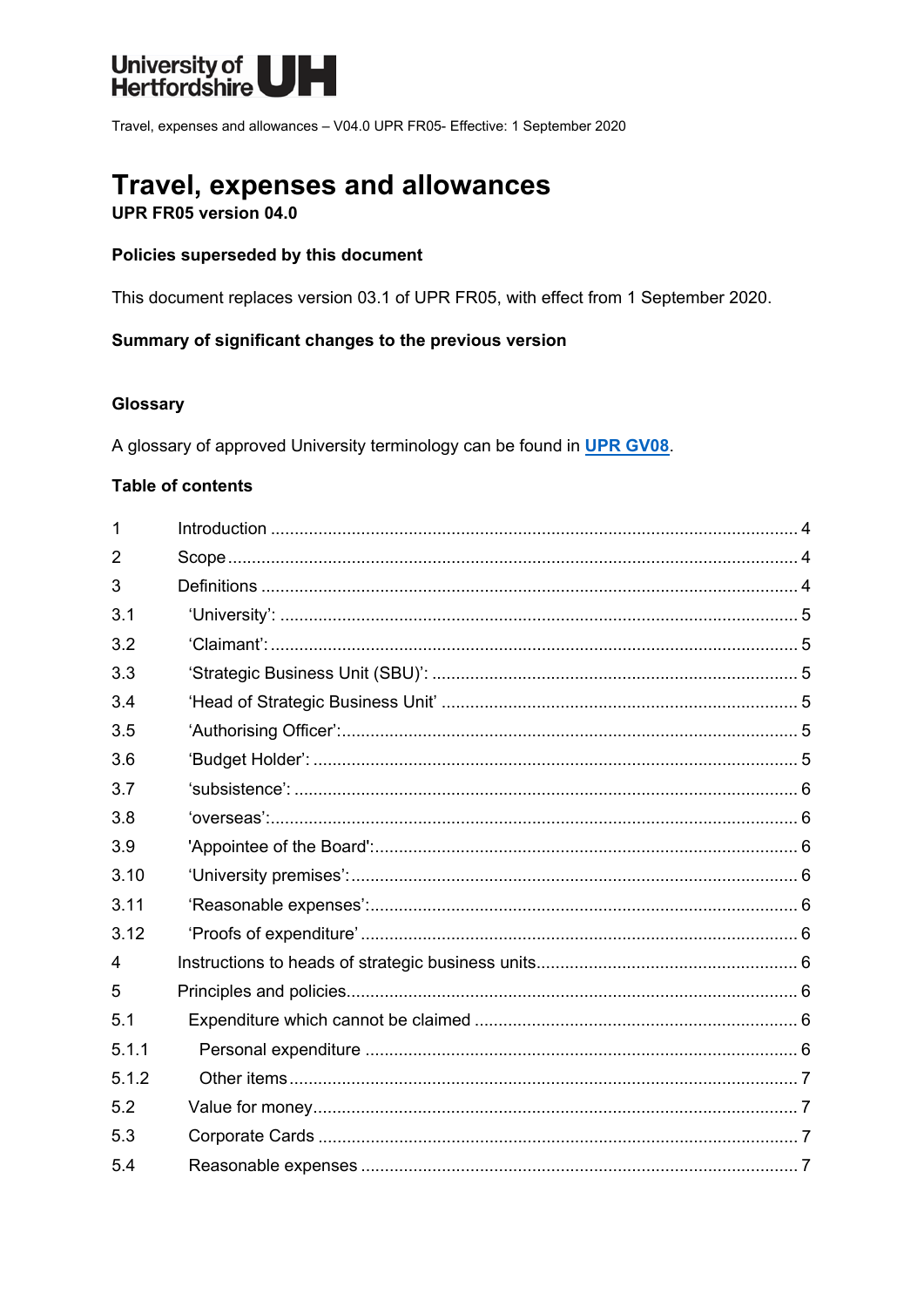| 5.5   | Tips and gratuities – limits …………………………………………………………………………… 8                             |  |
|-------|------------------------------------------------------------------------------------------|--|
| 5.6   |                                                                                          |  |
| 5.7   |                                                                                          |  |
| 5.8   |                                                                                          |  |
| 5.9   |                                                                                          |  |
| 5.10  |                                                                                          |  |
| 5.11  |                                                                                          |  |
| 5.12  |                                                                                          |  |
| 5.13  |                                                                                          |  |
| 5.14  |                                                                                          |  |
| 5.15  |                                                                                          |  |
| 5.16  |                                                                                          |  |
| 5.17  |                                                                                          |  |
| 5.18  | Where the cost of all or part of the travel is to be met by another party external to    |  |
| 6     |                                                                                          |  |
| 6.3   |                                                                                          |  |
| 7     |                                                                                          |  |
| 7.1   |                                                                                          |  |
| 7.2   |                                                                                          |  |
|       |                                                                                          |  |
| 7.3   | Additional prior, written approvals – air travel and first class rail and sea travel  15 |  |
| 8     |                                                                                          |  |
| 8.2   |                                                                                          |  |
| 8.3   | Open ended returns - air and rail travel (UK and overseas) 16                            |  |
| 8.4   |                                                                                          |  |
| 8.5   |                                                                                          |  |
| 8.6   |                                                                                          |  |
| 8.7   |                                                                                          |  |
| 8.8   |                                                                                          |  |
| 8.9   |                                                                                          |  |
| 9     |                                                                                          |  |
| 9.1   |                                                                                          |  |
| 9.1.3 |                                                                                          |  |
| 9.1.4 |                                                                                          |  |
| 9.1.5 |                                                                                          |  |
| 10    |                                                                                          |  |
| 10.1  |                                                                                          |  |
| 10.2  |                                                                                          |  |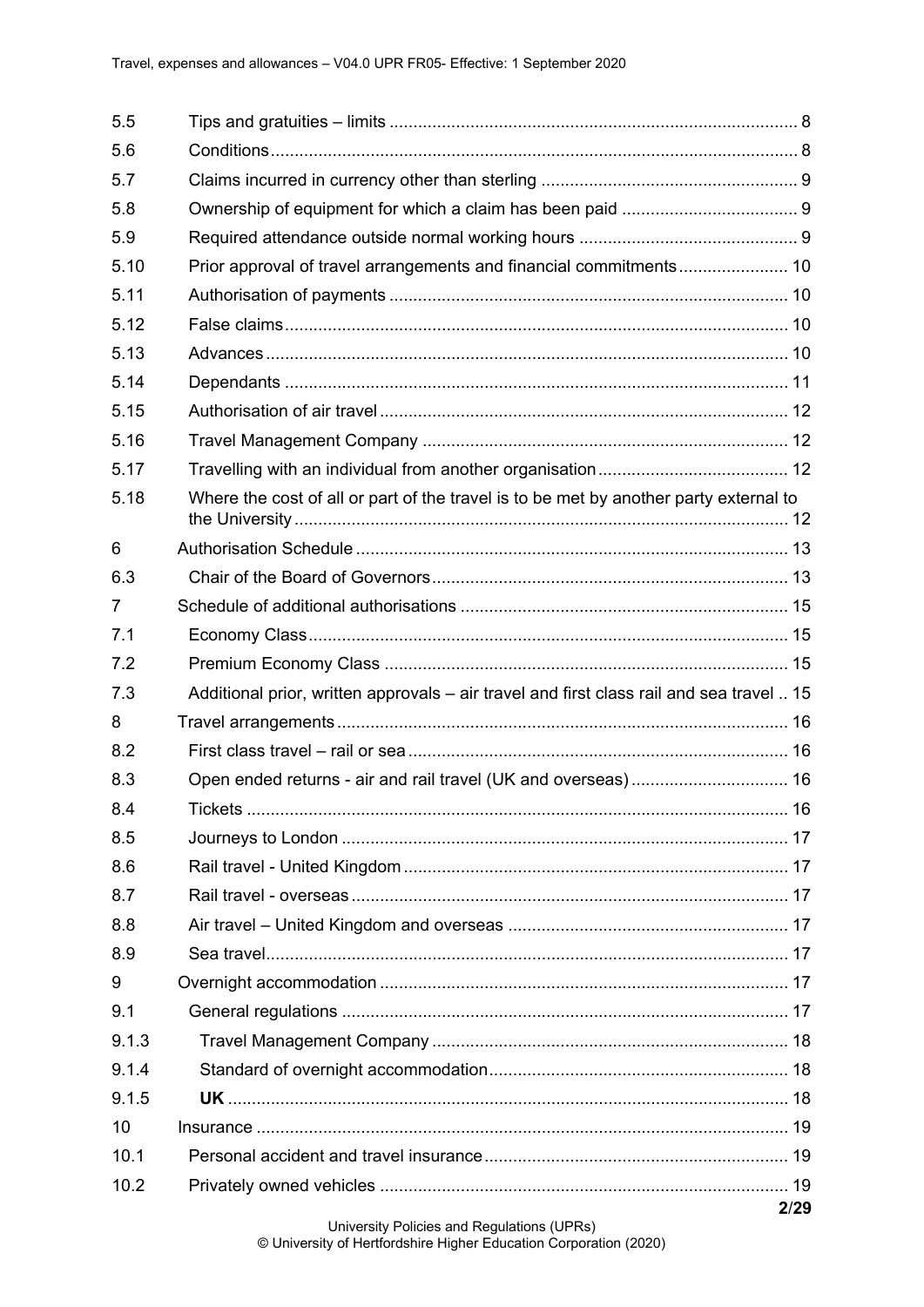<span id="page-2-0"></span>

| 11     |                                                                                 |  |
|--------|---------------------------------------------------------------------------------|--|
| 11.1   |                                                                                 |  |
| 11.2   |                                                                                 |  |
| 11.3   |                                                                                 |  |
| 12     |                                                                                 |  |
| 13     |                                                                                 |  |
| 14     |                                                                                 |  |
| 14.1   | Standard mileage distances between University campuses and sites  21            |  |
| 14.2   |                                                                                 |  |
| 14.3   |                                                                                 |  |
| 14.4   |                                                                                 |  |
| 14.4.1 |                                                                                 |  |
| 14.4.2 |                                                                                 |  |
| 14.5   |                                                                                 |  |
| 14.5.1 |                                                                                 |  |
| 14.5.2 |                                                                                 |  |
| 14.5.3 |                                                                                 |  |
| 15     |                                                                                 |  |
| 15.3   |                                                                                 |  |
| 15.3.1 |                                                                                 |  |
| 15.3.2 |                                                                                 |  |
| 16     | Working overseas at weekends - employees at grade UH6 or below 25               |  |
| 17     |                                                                                 |  |
| 17.2   |                                                                                 |  |
| 17.3   | Entertainment - other than on University premises (corporate entertainment)  26 |  |
| 18     |                                                                                 |  |
| 19     |                                                                                 |  |
| 20     |                                                                                 |  |
| 20.1   |                                                                                 |  |
| 20.2   |                                                                                 |  |
| 20.3   | Research students (including holders of University of Hertfordshire Research    |  |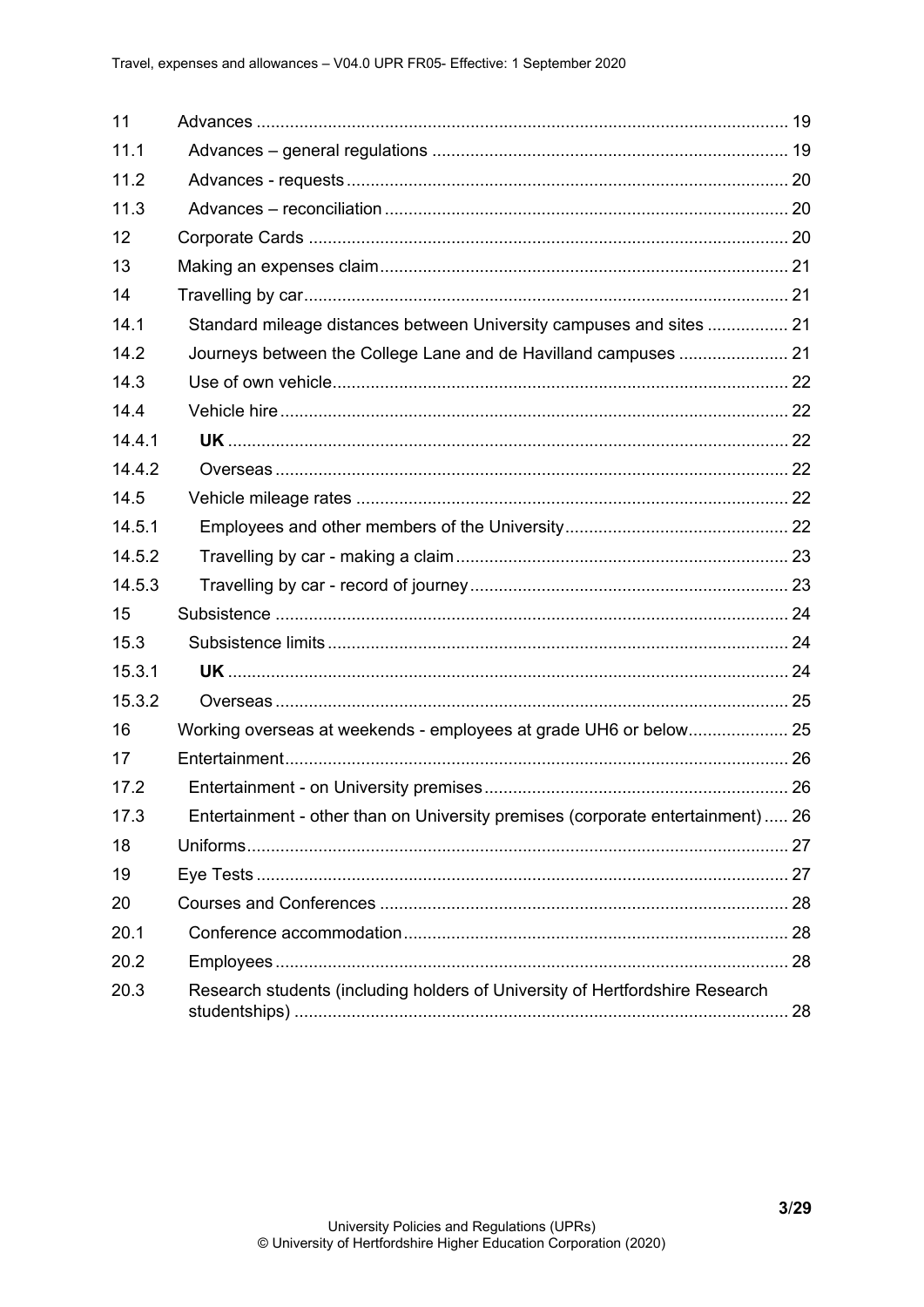# **1 Introduction**

[1](#page-3-2).1 This document should be read in conjunction with UPR GV1[2](#page-3-3)<sup>1</sup> and UPR IM14<sup>2</sup> (**Note for guidance:**

Advice on overseas travel is published on the Human Resources web site.)

- 1.2 In accordance with the requirements of the University's Financial Regulations (see UPR FR06[3\)](#page-3-4) the Group Finance Director has established the following regulations and procedures for the payment of expenses claims.
- 1.3 For the purposes of these regulations and unless stated otherwise, the nominee of the Vice-Chancellor is the Group Finance Director.
- 1.4 The University reserves the right, at its absolute discretion, to vary the definitions and regulations set out in this document at any time for the proper management of the University as defined in section 3.1.

# <span id="page-3-0"></span>**2 Scope**

2.1 Under the terms of their respective Memoranda of Understanding, subsidiary companies wholly-owned by the Corporation and their wholly-owned subsidiary companies have adopted the Financial Regulations of the University (see UPR FR063) of which this document (UPR FR05) forms part.

# (**Note:**

This document uses the term 'University' which is defined in section 3.1. It should be noted that certain wholly-owned subsidiaries themselves have shareholdings in companies. These are generally described as jointly or partly owned companies. Where, at operational level, the University is responsible for all or part of the financial administration of a jointly or partly-owned company, then the regulations and procedures in this document (UPR FR05) will be applied unless an exception had been granted by the Group Finance Director.)

- 2.2 The regulations and procedures set out in this document (UPR FR05) are binding on all persons seeking payments from the University in respect of any of the claimable expenses or allowances to which it refers.
- 2.3 The regulations and procedures set out in this document will also be applied where the University has agreed to meet all or some of the costs incurred by an individual attending an employment interview at the University.

# <span id="page-3-1"></span>**3 Definitions**

For the purposes of this document the following definitions will apply:

<span id="page-3-2"></span><sup>&</sup>lt;sup>1</sup> UPR GV12 'Bribery and Corruption'<br><sup>2</sup> UPB JM14 'Mobile Telephone and C

<span id="page-3-3"></span><sup>&</sup>lt;sup>2</sup> UPR IM14 'Mobile Telephone and Communications Services Policy'<br>
<sup>2</sup> UPR FROG 'Correcto Coverance and Financial Regulations'

<span id="page-3-4"></span>UPR FR06 'Corporate Governance and Financial Regulations'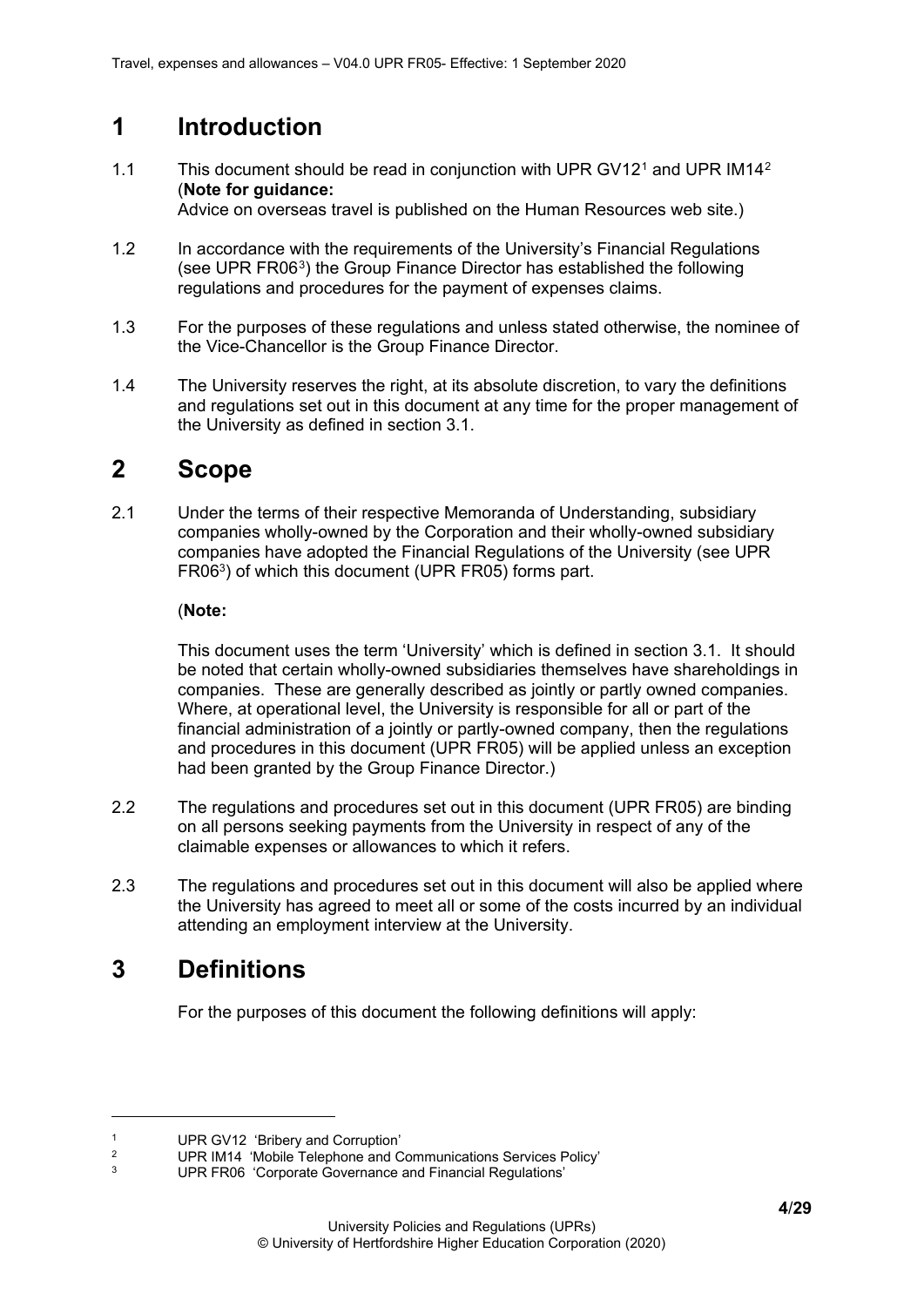#### <span id="page-4-0"></span>**3.1 'University':**

the University of Hertfordshire Higher Education Corporation which includes subsidiary companies wholly-owned by the Corporation, their wholly-owned subsidiary companies and companies within which wholly-owned subsidiary companies have a shareholding and where, at operational level, the University is responsible for all or part of the financial administration of the jointly or partly owned company;

### <span id="page-4-1"></span>**3.2 'Claimant':**

an individual eligible to make a claim under the provisions of these regulations (FR05): a claimant may be an:

#### i '**employee**':

an individual with whom the University (as defined in section 3.1) has a contract of employment (it should be noted that for the purposes of these regulations (UPR FR05) Visiting Lecturers and External Examiners are considered 'other members of the University' as defined in section 3.2, ii) and/or

### ii '**other member of the University**':

The Chancellor, external members of the Board of Governors, Visiting Lecturers or External Examiners and, in cases where they are given responsibility for assets of the University or other financial matters, students;

#### <span id="page-4-2"></span>**3.3 'Strategic Business Unit (SBU)':**

for the purposes of financial management and administration, the University has an internal structure of SBUs composed of academic schools and professional resource centres;

### <span id="page-4-3"></span>**3.4 'Head of Strategic Business Unit'**

the senior officer appointed by the Vice-Chancellor to have responsibility for the financial management and administration of an SBU;

### <span id="page-4-4"></span>**3.5 'Authorising Officer':**

a generic term for an officer designated to give certain approvals under the provisions of these regulations (UPR FR05);

#### <span id="page-4-5"></span>**3.6 'Budget Holder':**

a member of staff to whom a Head of SBU has delegated responsibility for the management and administration of a portion of the overall budget of the SBU;

#### (**Note for guidance:**

Where the Head of SBU has not delegated responsibility to a Budget Holder, the Head of SBU is responsible for discharging the responsibilities assigned to Budget Holders in these regulations (UPR FR05).)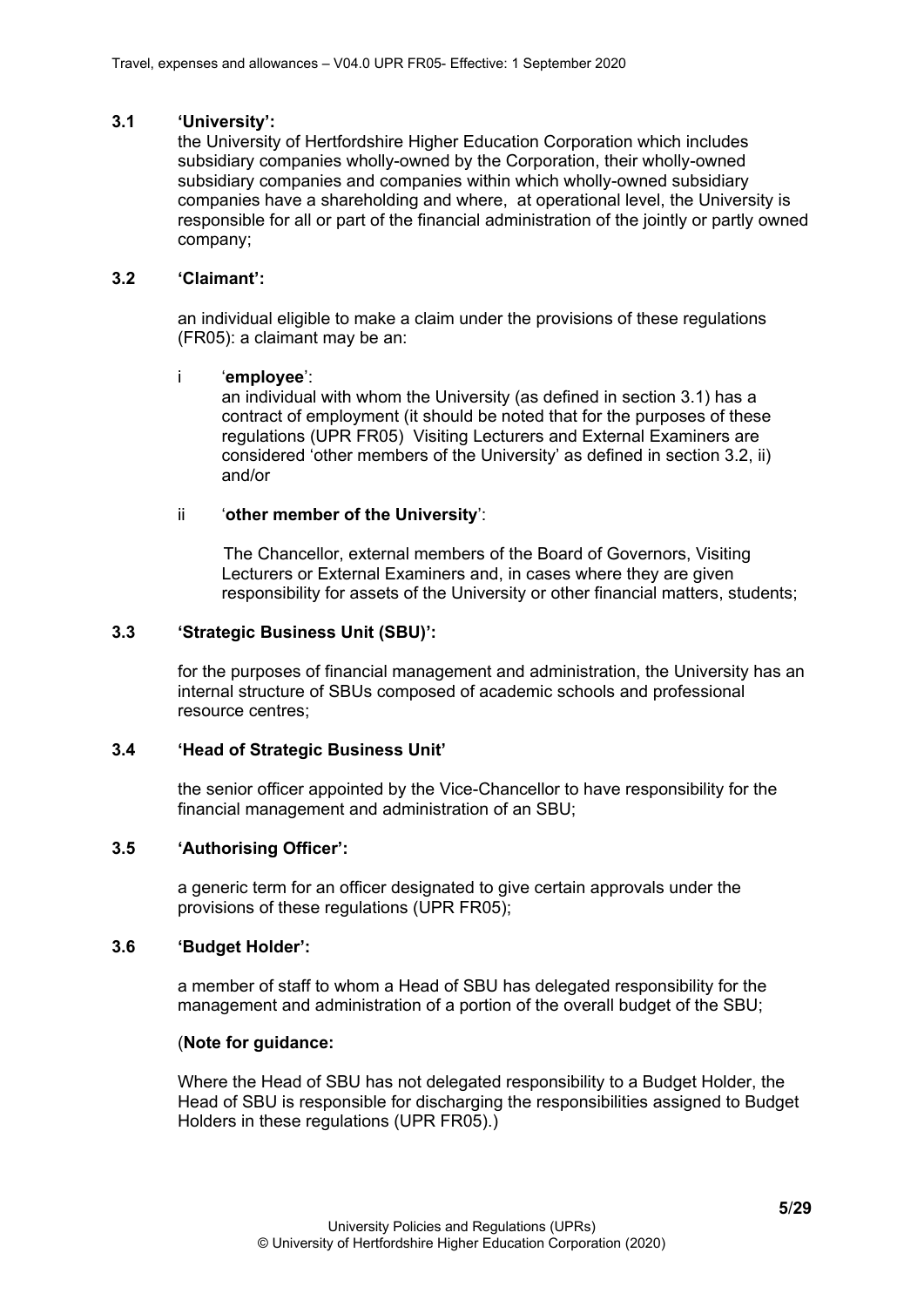#### <span id="page-5-0"></span>**3.7 'subsistence':**

meals, snacks and non-alcoholic beverages taken during the course of a bona fide business journey undertaken on behalf of the University;

#### <span id="page-5-1"></span>**3.8 'overseas':**

countries outside the UK: 'overseas' includes other member countries within the European Union;

#### <span id="page-5-2"></span>**3.9 'Appointee of the Board':**

the Vice-Chancellor, the Deputy Vice-Chancellors, the Group Finance Director and the Secretary and Registrar;

#### <span id="page-5-3"></span>**3.10 'University premises':**

premises owned or occupied by the University;

#### <span id="page-5-4"></span>**3.11 'Reasonable expenses':**

See section 5.4.

### <span id="page-5-5"></span>**3.12 'Proofs of expenditure'**

UPR FR05 gives examples of the types of documents that will be accepted as proof of expenditure and that a payment being claimed from the University is legitimate. In addition to the examples cited in this document, the Group Finance Director has discretion to accept other types of documents as proof of expenditure.

# <span id="page-5-6"></span>**4 Instructions to heads of strategic business units**

Heads of SBUs must ensure that claimants and potential claimants have familiarised themselves with this document (UPR FR05).

# <span id="page-5-7"></span>**5 Principles and policies**

### <span id="page-5-8"></span>**5.1 Expenditure which cannot be claimed**

#### <span id="page-5-9"></span>5.1.1 Personal expenditure

Expenditure considered by the University to be personal expenditure cannot be claimed. Examples would include, but are not necessarily limited to, the following:

- a alcoholic beverages which exceed the allowance referred to in section 17.3.4, newspapers and DVDs;
- b fines;
- c congestion charges;
- d insuring a personal vehicle for business use;
- e IT equipment/devices unless section 5.8 applies;
- <span id="page-5-10"></span>f home to office travel unless section 5.9 applies.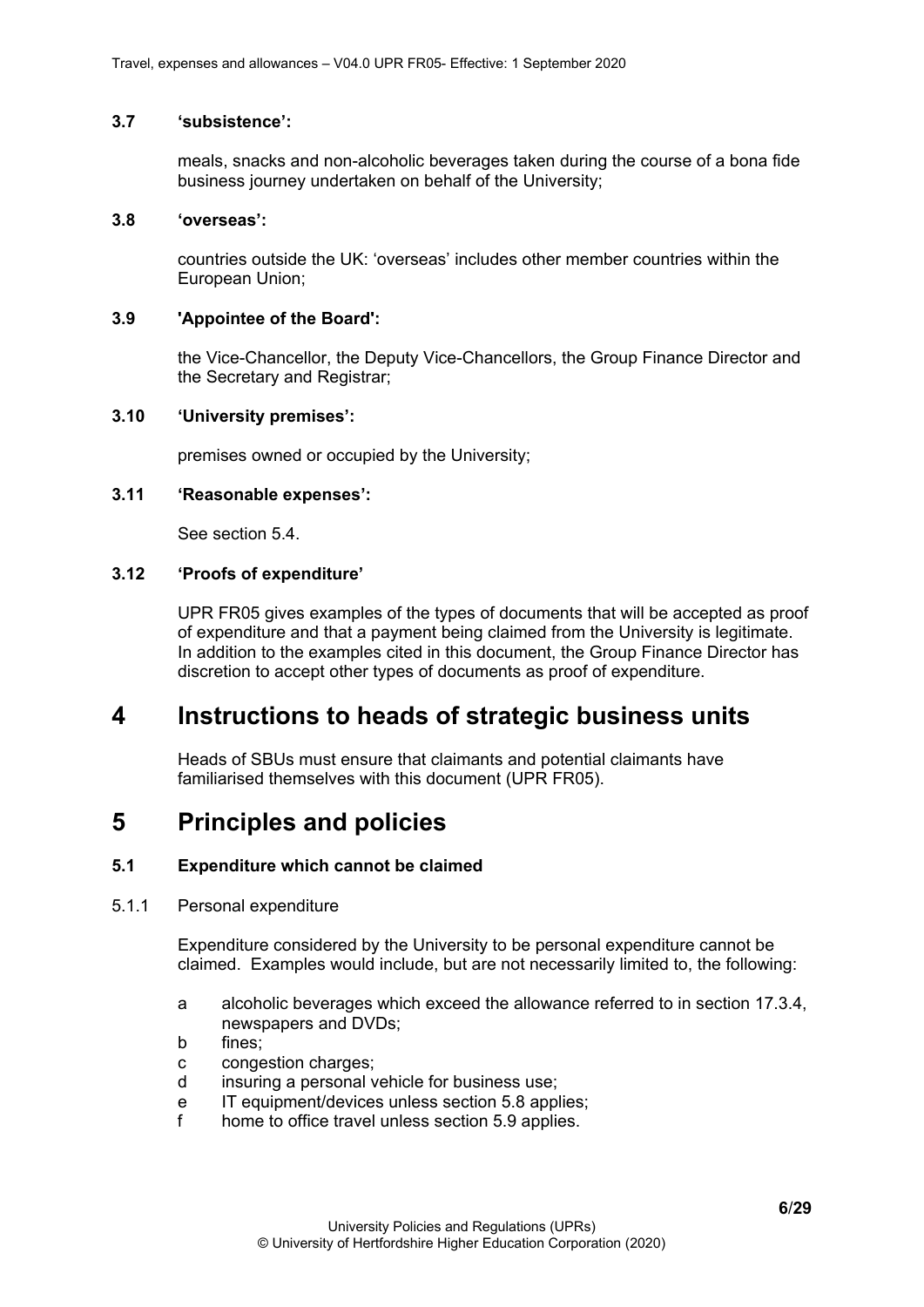#### 5.1.2 Other items

The University will not meet the cost of:

- a gifts made to members of staff;
- b expenses incurred without the necessary, relevant, prior approvals/prior written approvals, specified in this document (UPR FR05);
- $c$  expenses not authorised in accordance with UPR FR06 $3$  and the regulations set out in this document (UPR FR05);
- d gratuities/tips paid in countries where such payments are not custom and/or expected practice or which exceed the limits specified in section 5.5;
- e claims deemed unsatisfactory or inappropriate by the Group Finance Director (or designated deputy);
- f expenses claims made more than three (**3**) months after the date on which the expenses/costs were incurred (see section 5.6.2, iv);
- g air travel at a class higher than economy not authorised in accordance with the requirements of UPR FR05 (see sections 5.15 and 7);
- h other unauthorised first class (or equivalent) travel:
- i hotel accommodation of a standard higher than that described in section 9.1.4 unless this has been authorised by the Vice-Chancellor (or nominee).

### <span id="page-6-0"></span>**5.2 Value for money**

- 5.2.1 Claimants incurring costs for travel and subsistence are expected to obtain value for money and, therefore, have a duty to ensure that costs are kept to a minimum, for example, by considering in advance the different types of travel tickets that might be available or by fixing the times and dates of travel at the point of purchase.
- 5.2.2 The University requires all individuals who fall within the scope of UPR FR05 to use the Travel Management Company.

### (**Note:**

Use of the Travel Management Company's on-line booking facility will enable the University to save on transaction fee. It should be noted that off-line bookings (for example, made by telephone or via e-mail) generally incur higher charges.)

### <span id="page-6-1"></span>**5.3 Corporate Cards**

Where a claimant has been issued with a Corporate Card, wherever possible, they will be expected to use that card to meet the cost of expenses but not travel costs.

#### <span id="page-6-2"></span>**5.4 Reasonable expenses**

For the purposes of expenses claims, the University considers that the cost, per night, of accommodation, breakfast and one personal telephone call and, as appropriate, the cost of other meals, snacks and non-alcoholic beverages, constitute 'reasonable expenses' for the purposes of these regulations. Such expenses are, in all circumstances, subject to the regulations relating to subsistence and subsistence rates (see section 15).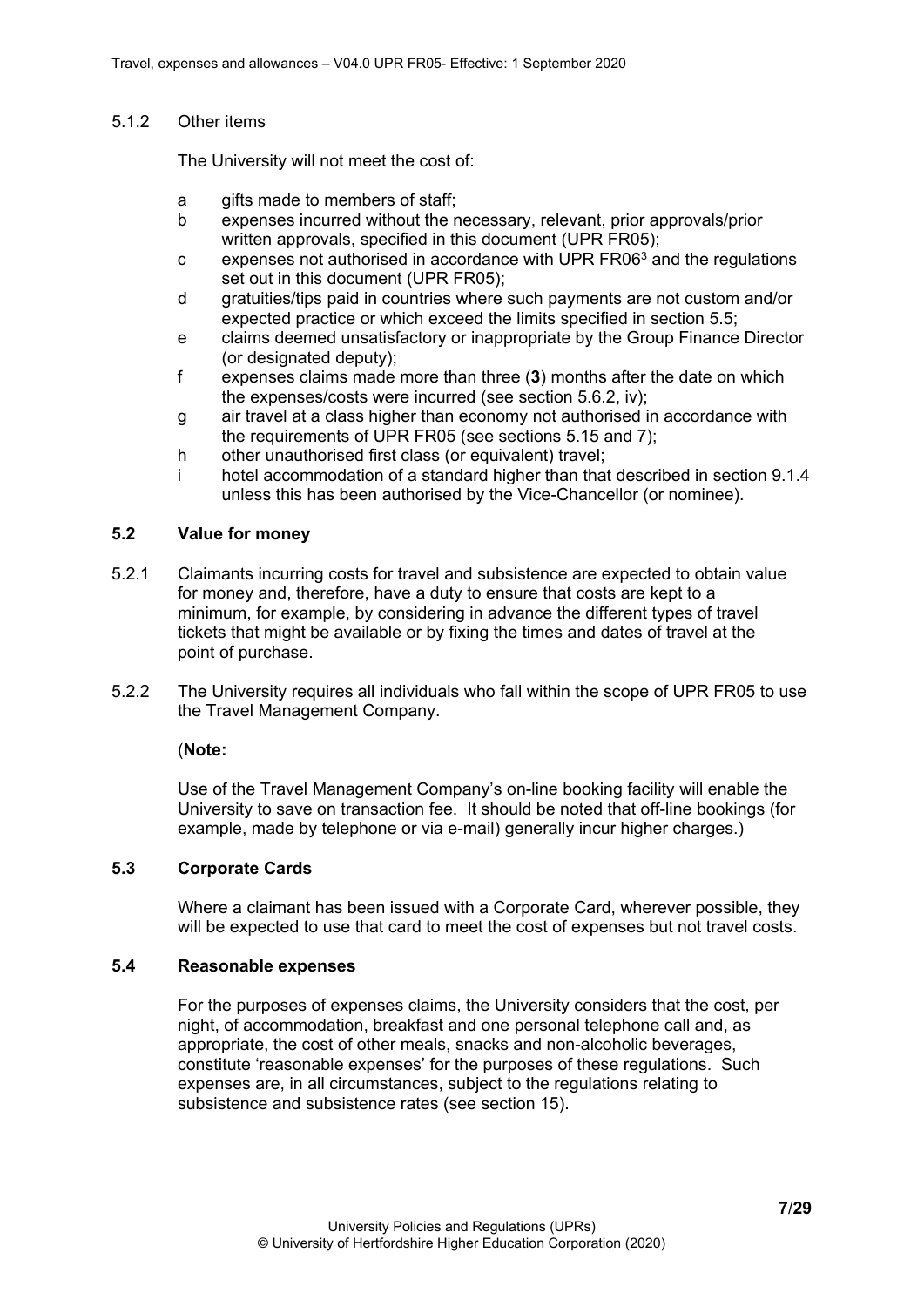### <span id="page-7-0"></span>**5.5 Tips and gratuities – limits**

The limits for the payment of gratuities/tips in countries where this is custom and/or expected practice, are as follows. The calculation will be made on the basis of the cost of the items for which a claim may be made under the terms of these regulations (UPR FR05). The calculation will therefore exclude non claimable items (see section 5.1):

**UK: 5**% of the total amount which can be claimed from the University;

**Overseas 10**% of the amount which can be claimed from the University.

# <span id="page-7-1"></span>**5.6 Conditions**

- 5.6.1 Where a claimant is to be accompanied by a person who is not eligible to claim expenses from the University or the claimant intends to combine a business trip with a holiday, the proposed arrangements require prior approval in accordance with the schedule given in section 6.
- 5.6.2 The University will pay reasonable expenses for travel and subsistence incurred legitimately by claimants whilst carrying out official University business, at the actual cost incurred wholly, exclusively and necessarily on behalf of the University, subject to the following conditions:
	- i the claim is supported by original documentation, for example, receipts, rail tickets or other proofs of expenditure, unless:

a the claim is in respect of a type of non-receipted expenditure which the Group Finance Director (or designated deputy), has agreed, at their absolute discretion, may be reimbursed or

b the Group Finance Director (or designated deputy) has, exceptionally, given specific written authorisation for the payment of another type of unsupported claim;

# (**Note for guidance:**

Liability for Income Tax and/or National Insurance contributions will arise in respect of any claim not supported by original documentation, for example, receipts, rail tickets or other proofs of expenditure.)

- ii for claims relating to subsistence, that the claim does not exceed the relevant maximum permissible (see section 15);
- iii employees and other claimants recorded on the Human Resources and Payroll System have submitted the claim personally through the Human Resources and Payroll System and have not delegated this responsibility;
- iv the claim is made within three (**3**) months of the date on which the expenses/costs were incurred, save and except that where the expenses have been incurred within three (**3**) months of the last day of the Financial Year (31 July), the claim must be submitted by the deadline published from time-to-time by the Group Finance Director;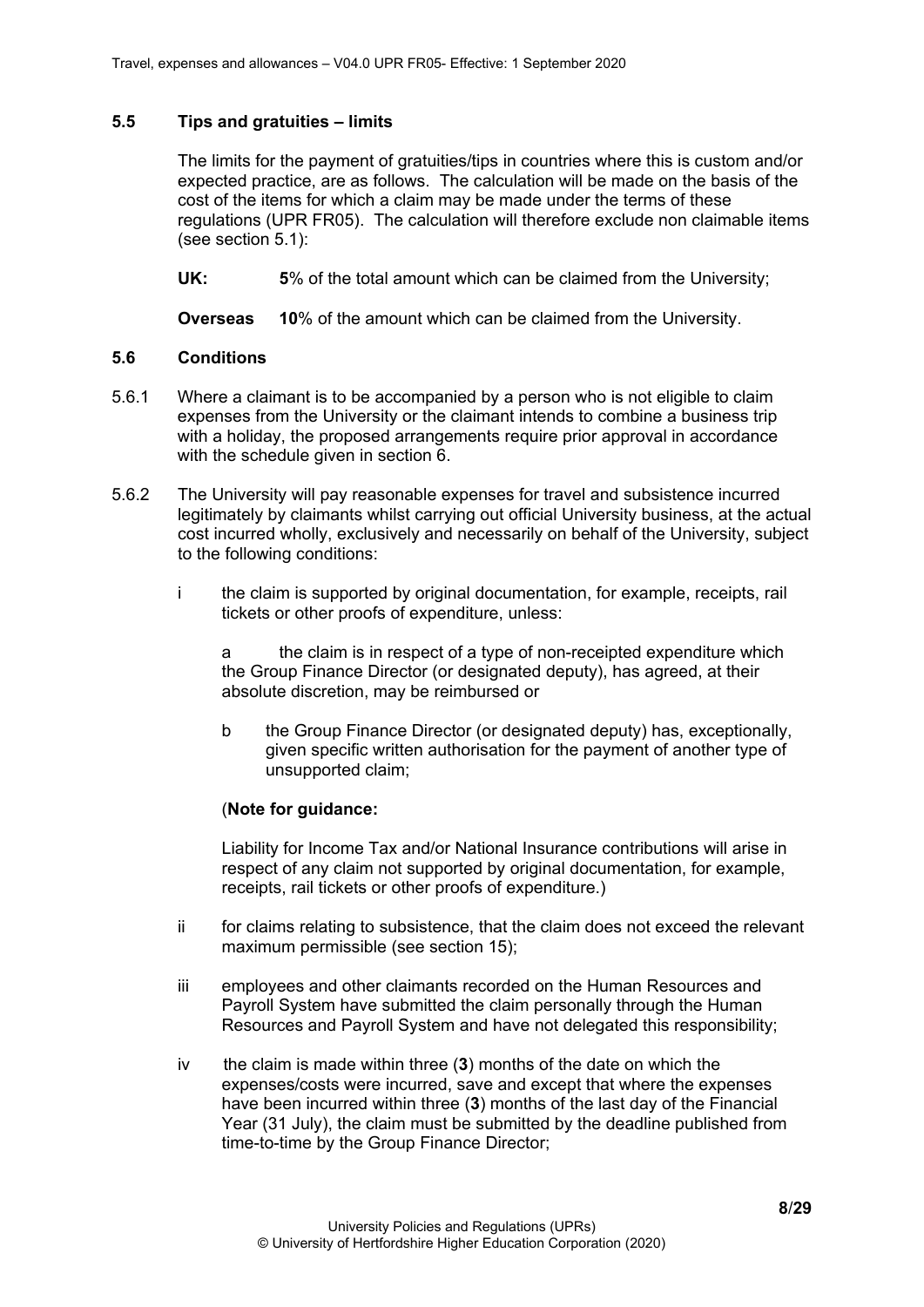v travel tickets have been purchased only for those elements of a journey which are associated with University business.

#### (**Notes for guidance:**

- Where a claimant undertakes a journey on behalf of the University on the way to or from their normal place of work, a claim may only be made for costs which are **additional** to those costs which the claimant would normally have incurred in relation to their journey to or from the University. Such claims must, therefore, be calculated on the basis of the costs which the claimant has incurred less the costs which they would normally have incurred in travelling to or from the University.
- In all other circumstances, liability for Income Tax and/or National Insurance contributions will arise in relation to any payment made in respect of a claimant's journey to and/or from their normal place of work, including journeys made outside normal working hours. The claim must indicate clearly that it is being made in respect of a 'home to work' journey.
- See also section 5.9 'Required attendance outside normal working hours'.)

### <span id="page-8-0"></span>**5.7 Claims incurred in currency other than sterling**

Claims incurred in currency other than sterling will be paid at the exchange rate that prevailed at the time at which the transaction was made.

#### (**Notes for guidance:**

- The Human Resources and Payroll System will make this calculation automatically for claims made through the System in cases where exchange rates for the currency concerned are held on the System.
- Where the required exchange rate is not held on the System, the claimant should refer to the relevant 'How To' guide and follow the instructions given.
- For claims made other than through the Human Resources and Payroll System, the claimant is required to make this calculation themselves.)

#### <span id="page-8-1"></span>**5.8 Ownership of equipment for which a claim has been paid**

Where in exceptional circumstances goods/equipment have been purchased using a Corporate Card, or a claimant is otherwise being reimbursed by the University for the cost of the goods/equipment (for example, via an expenses claim), the items become the property of the University and, therefore, subject to statutory maintenance and other relevant University regulations.

#### <span id="page-8-2"></span>**5.9 Required attendance outside normal working hours**

Where a claimant's Head of SBU/line manager has required them to come to the University outside normal working hours, a claim may be submitted for the full cost of the journey.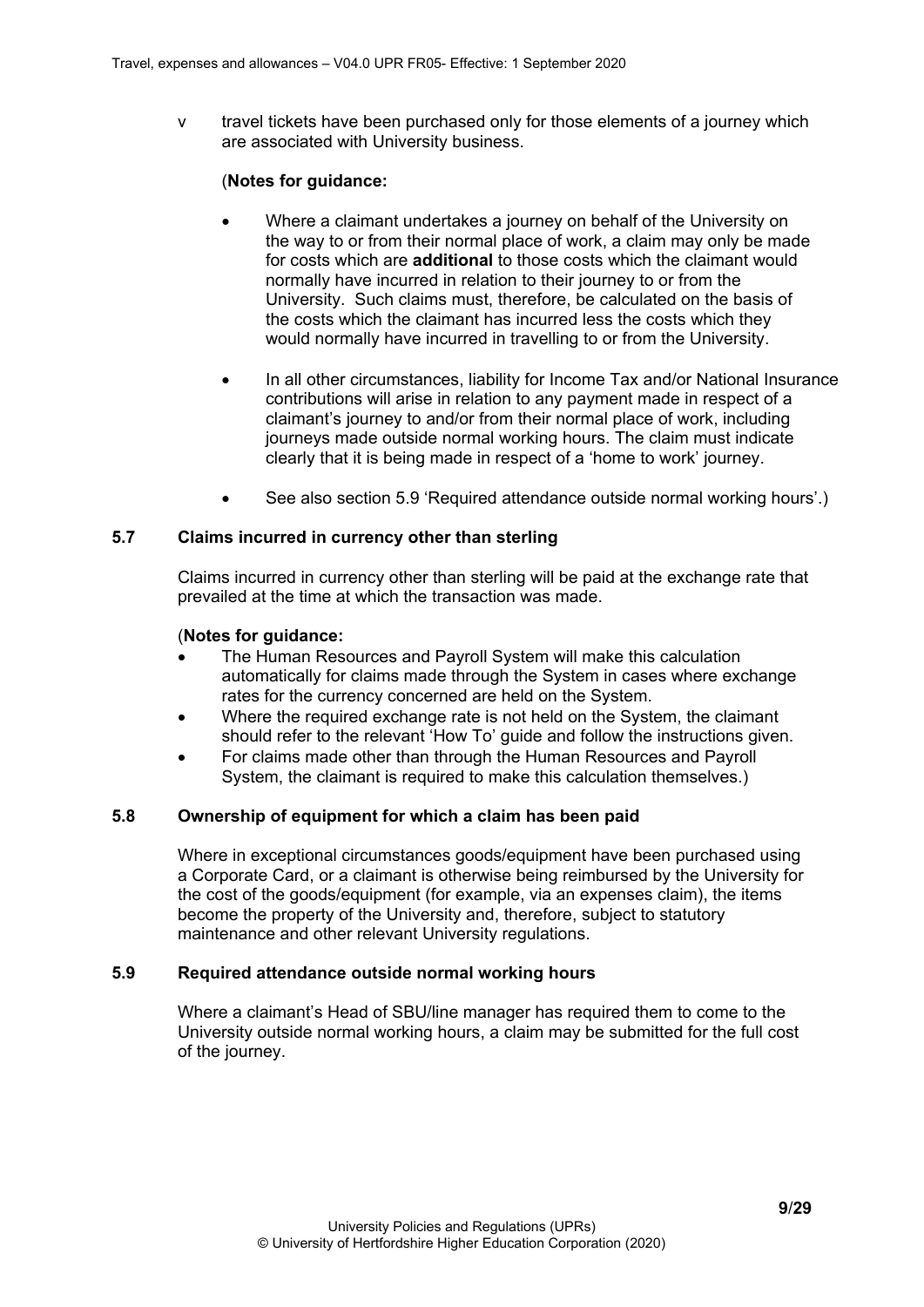# (**Note for guidance:**

In all other circumstances, liability for Income Tax and/or National Insurance contributions will arise in relation to any payment made in respect of a claimant's journey to and/or from their normal place of work, including journeys made outside normal working hours. The claim must indicate clearly that it is being made in respect of a 'home to work' journey.)

### <span id="page-9-0"></span>**5.10 Prior approval of travel arrangements and financial commitments**

- 5.10.1 No financial commitment may be made on behalf of the University unless the proposed expenditure is approved in accordance with the requirements of UPR FR05 (see sections 6 and 7).
- 5.10.2 Proposed travel arrangements must be approved in accordance with the requirements of sections 6 and 7, prior to any financial commitment being made.

# <span id="page-9-1"></span>**5.11 Authorisation of payments**

- 5.11.1 No member of the University may authorise the payment of expenses or other claims to be made to themselves or to a member of their family or to a person with whom they have a close personal relationship (see UPR GV12<sup>1</sup>). All such claims must be given to a designated officer at a higher level for checking and approval before payment will be made by the University.
- 5.11.2 Payments will otherwise be made only with the prior, written approval of the relevant officer in accordance with the regulations set out in this document.

### <span id="page-9-2"></span>**5.12 False claims**

Any attempt to submit a false claim or the submission of a false claim will be treated as a serious disciplinary offence and may result in the University taking disciplinary and/or other appropriate action.

### <span id="page-9-3"></span>**5.13 Advances**

### (**Notes for guidance:**

- Holders of Corporate Cards will normally be expected to use their Card rather than request an advance.
- Liability for Income Tax and/or National Insurance contributions will arise in respect of expenditure of any part of an advance which is not supported by original documentation, for example, receipts or other proofs of expenditure.)
- 5.13.1 The University, at its absolute discretion, may agree to make an advance against expenses on the following conditions:
	- i advances will only be made available in the form of a BACs transfer made in sterling, to employees of the University, although, at their absolute discretion, the Group Finance Director (or designated deputy) may grant an exception, for example, where an individual who is not an employee will be engaged on legitimate University business,

in which case the advance will be paid only with the prior, written approval of the Group Finance Director (or designated deputy);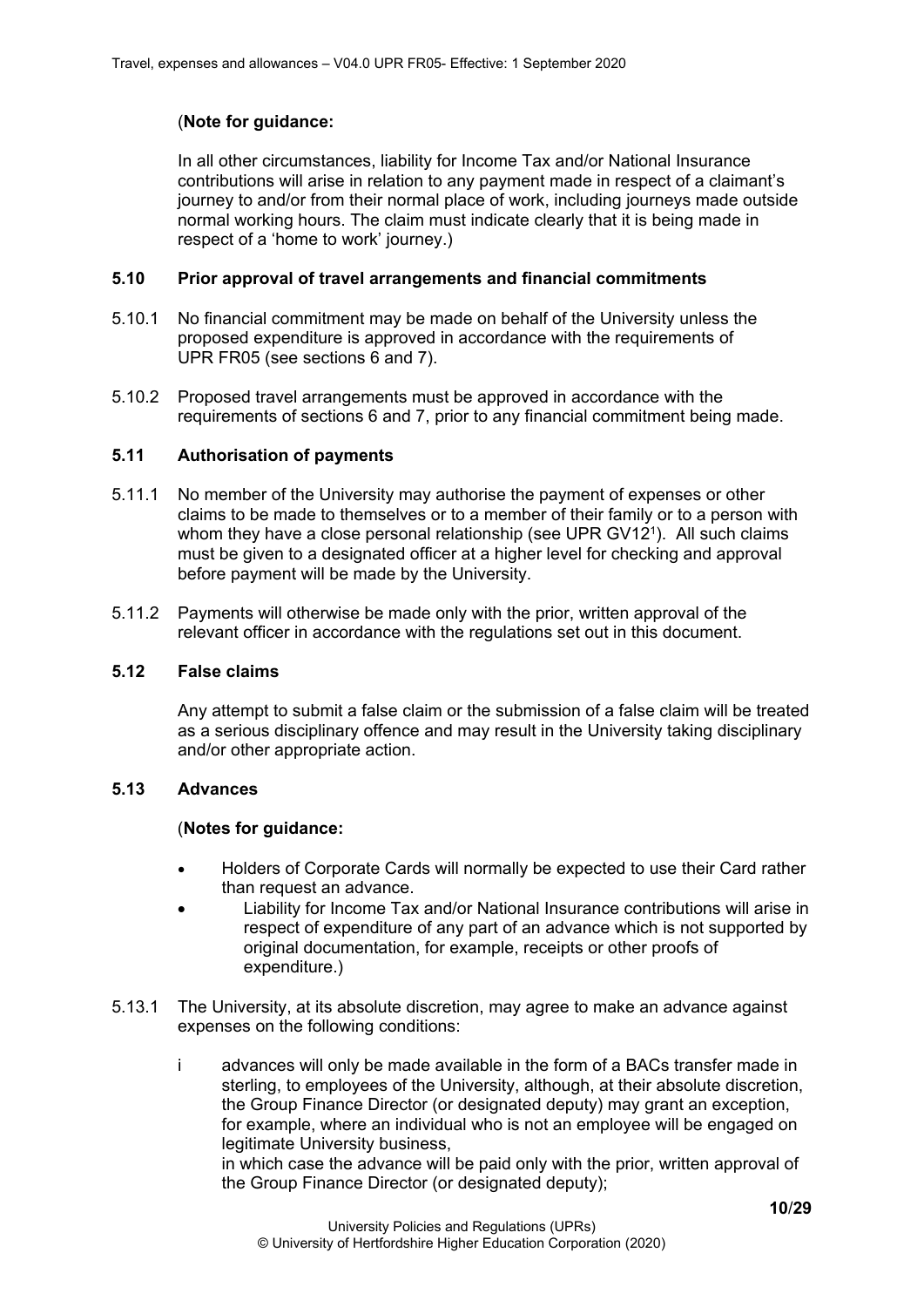# (**Note for guidance:**

The Group Finance Director (or designated deputy) might, for example, agree that an advance might be made to a Governor engaged on legitimate University business or to a research student.)

- ii the expenditure of any moneys advanced will be verified by original documentation, for example, receipts, or other proofs of expenditure, unless the Group Finance Director (or designated deputy), has, exceptionally, specifically authorised the unsupported expenditure in writing;
- iii the claimant will complete the process of reconciling expenditure against the advance in accordance with the regulations and timescales determined from time-to-time by the Group Finance Director;
- iv any unspent moneys are repaid to the University at the time the reconciliation of expenditure referred to in section 5.13.1, iii, is submitted. In any event:
	- a ADVANCES NOT CLAIMED advances, wholly or partly unclaimed for more than three (**3**) months after the date of transfer (see section 5.13.1, i), will be reclaimed by the University automatically, through the Human Resources and Payroll System;
	- b CLAIMS WHICH ARE LESS THAN THE AMOUNT ADVANCED where the reconciliation/associated claims are less than the amount advanced by the University, the balance will be reclaimed by the University automatically, through the Human Resources and Payroll System, three (**3**) months after the date of transfer (see section 5.13.1, i).

# <span id="page-10-0"></span>**5.14 Dependants[4](#page-10-1)**

- 5.14.1 At its absolute discretion, the University may, either wholly or partly, meet additional costs for the care of dependants, incurred by staff whilst they are away from the University on authorised business.
- 5.14.2 Proposed claims will be considered on a case-by-case basis by the Secretary and Registrar (or nominee) whose prior, written authorisation will be required in respect of any proposed claim.
- 5.14.3 The prior, written authorisation of the Secretary and Registrar (or nominee) referred to in section 5.14.2 must be appended to the claim submitted for approval by the relevant Authorising Officer. The claim will be supported by original documentation, for example, receipts or other proofs of expenditure, unless the Group Finance Director (or designated deputy), has, exceptionally, specifically authorised the unsupported expenditure in writing.

<span id="page-10-1"></span><sup>4</sup> It should be noted that section 5.14 refers to human dependants.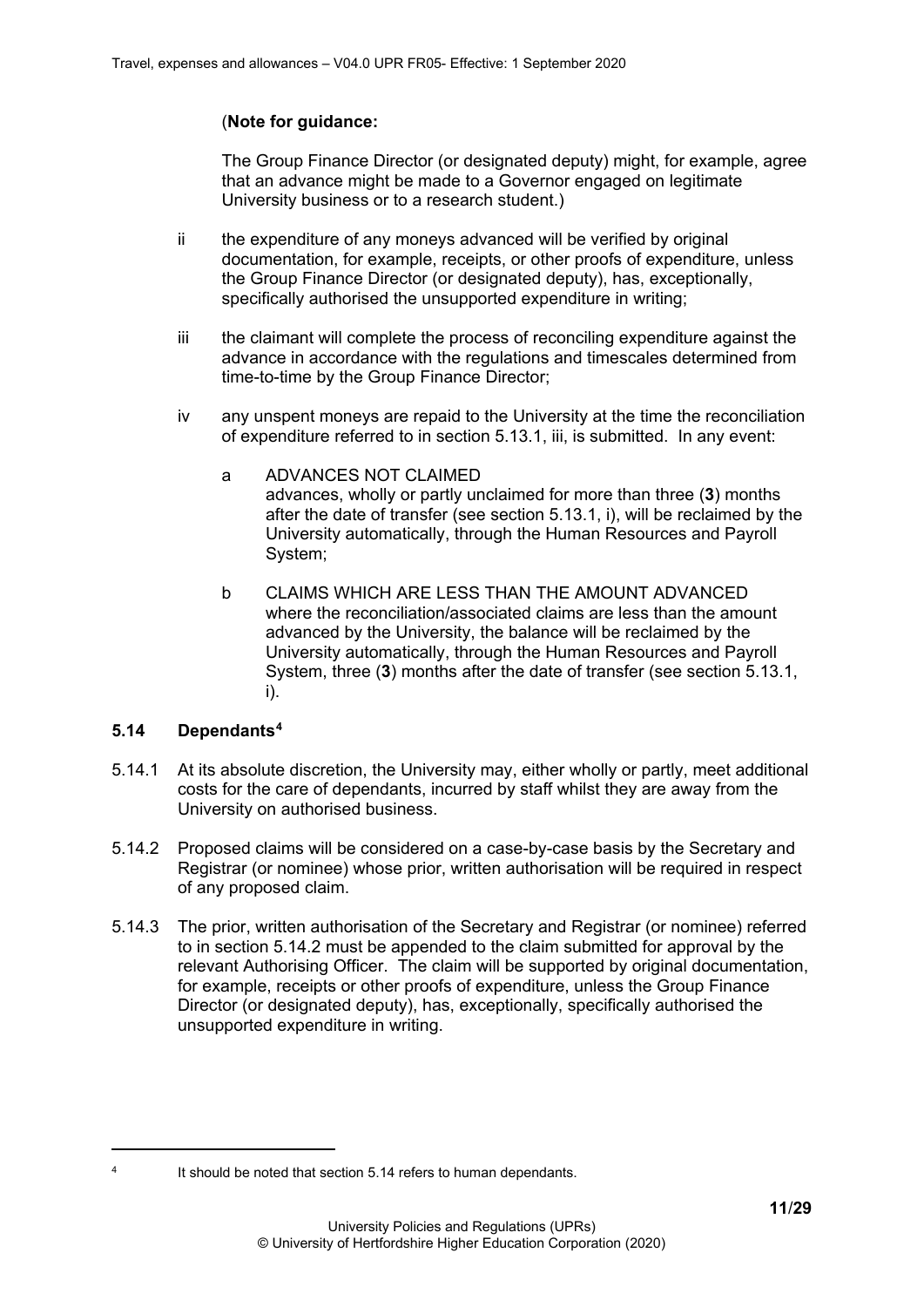### <span id="page-11-0"></span>**5.15 Authorisation of air travel**

- 5.15.1 On 7 November 2011, the Chief Executive's Group approved revised regulations relating to business travel by air and the approval of certain classes of air travel. In addition to any relevant prior approvals required under the terms of section 6, the further prior approvals set out in section 7 are required in relation to the different classes of air travel and various circumstances to which it refers.
- 5.15.2 Where a concessionary air fare is conditional upon the claimant spending an additional night or nights overseas, the Authorising Officer (see section 7) must judge whether the additional charges for accommodation and subsistence can be justified by the saving to be made on the air fare.

#### <span id="page-11-1"></span>**5.16 Travel Management Company**

- 5.16.1 Unless section 5.16.2 applies, all international travel (regardless of duration of journey or class of travel) and accommodation (regardless of standard) must be made through the University's Travel Management Company.
- 5.16.2 In exceptional circumstances, the Head of Procurement may permit a reservation to be made other than though the Travel Management Company. Where they have granted an exception, the Head of Procurement will notify the relevant Purchasing Officer within one (**1**) working day of the approval being given.

#### <span id="page-11-2"></span>**5.17 Travelling with an individual from another organisation**

Where a claimant intends to travel by air with someone from another organisation who plans to travel at a class higher than Economy Class, the claimant is required to obtain the prior, written approvals required under the terms of sections 6 and 7.

#### <span id="page-11-3"></span>**5.18 Where the cost of all or part of the travel is to be met by another party external to the University**

- 5.18.1 Where all or part of the cost of travel is to be met by another party external to the University:
	- i the travel arrangements of the employee must, nevertheless, be made through the University's Travel Management Company where any part of the cost of travel is to be met by the University even though it is to be reclaimed subsequently from the other party unless the Head of Procurement has granted an exception under the provisions of section 5.16.2;
	- ii the claimant is required to obtain the prior, written approvals required under the terms of sections 6 and 7;
	- iii the claimant will lodge a written declaration of interest in compliance with the requirements of UPR GV121.

### (**Note for guidance:**

For the avoidance of doubt it should be noted that external funding, for example, a research grant, is received by and accounted for by the University and that the expenditure of these funds is, therefore, subject to the University's Financial Regulations (UPR FR06<sup>3</sup>) of which this document (UPR FR05) forms part.)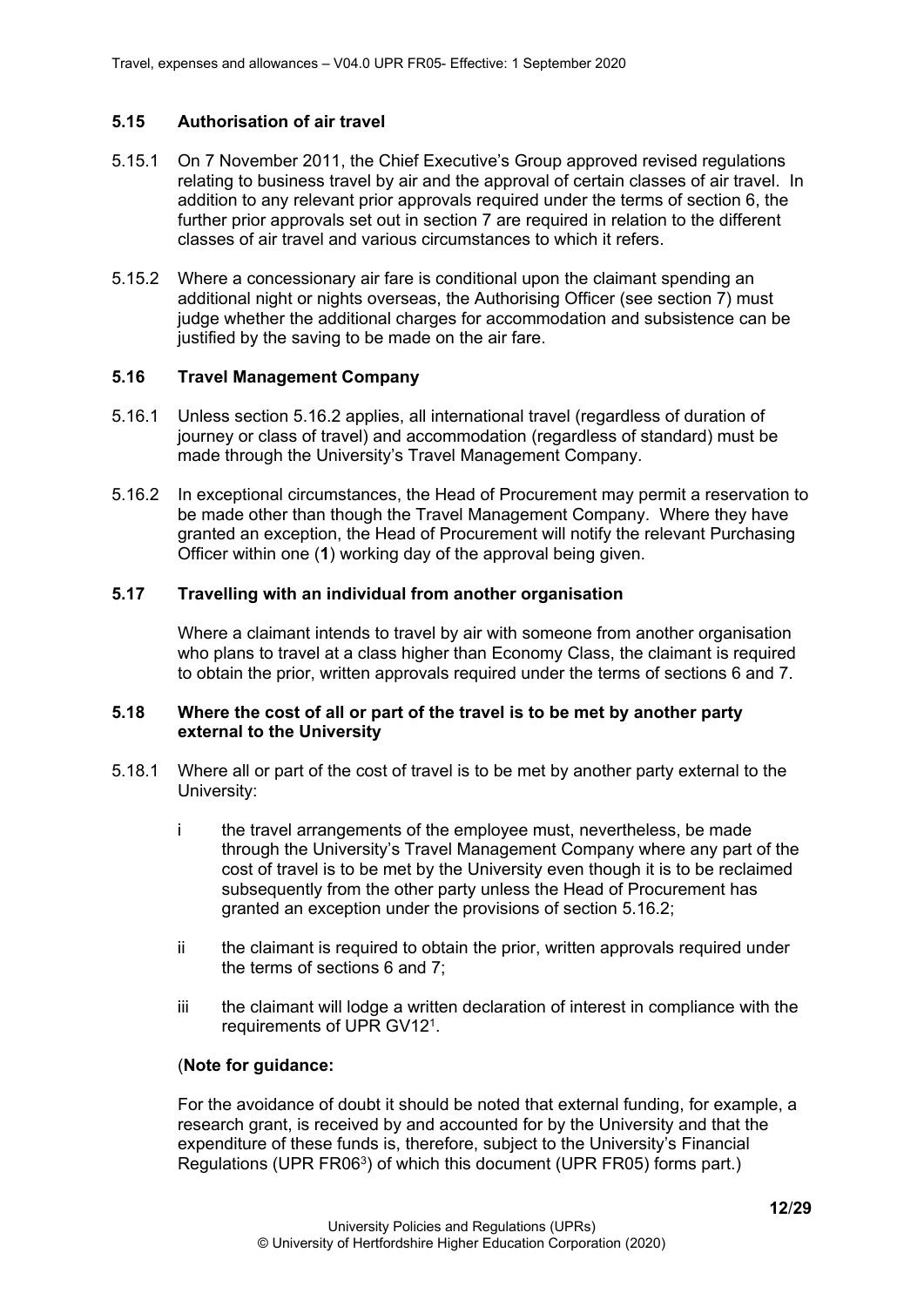# <span id="page-12-0"></span>**6 Authorisation Schedule**

- 6.1 The following must be authorised in accordance with the schedule set out in this section  $(6)^5$  $(6)^5$ .
	- a prior permission to travel;
	- b prior permission to combine a business trip with a holiday;
	- c prior permission to be accompanied on a business trip by a person not eligible to claim expenses from the University;
	- d prior permission for entertainment (see section 17);
	- e prior approval of proposed travel arrangements;
	- f prior approval of proposed expenditure;
	- g expenses claims.
- 6.2 This Schedule must be read in conjunction with the Schedule of Additional Authorisations in section 7.

### <span id="page-12-1"></span>**6.3 Chair of the Board of Governors**

The Chair of the Board will note, at six-monthly intervals, the expenses paid to Appointees of the Board.

| Authorisation Schedule - see section 6.1    |                                                                                                                                                                                          |                                                                                                                                                                                    |  |
|---------------------------------------------|------------------------------------------------------------------------------------------------------------------------------------------------------------------------------------------|------------------------------------------------------------------------------------------------------------------------------------------------------------------------------------|--|
| <b>Claimant</b>                             | Prior, written<br>authorisation required                                                                                                                                                 | <b>Other requirements</b>                                                                                                                                                          |  |
| <b>Students</b>                             | appropriate Budget<br>Holder                                                                                                                                                             |                                                                                                                                                                                    |  |
| <b>Heads of Department</b><br>(academic):   | Dean of School (or<br>nominated Budget<br>Holder)                                                                                                                                        |                                                                                                                                                                                    |  |
| Heads of academic<br>SBUs (Deans of School) | <b>Group Finance Director</b><br>(or designated deputy)<br>or, in the absence of the<br><b>Group Finance Director</b><br>(or designated deputy),<br>by another Appointee of<br>the Board | Deans of School are also<br>required to inform the<br>Deputy Vice-Chancellor in<br>advance that they will be<br>travelling abroad on<br>University business.                       |  |
| <b>Heads of Professional</b><br><b>SBUs</b> | Secretary and Registrar<br>or, in the absence of the<br>Secretary and Registrar,<br>by another Appointee of<br>the Board                                                                 | <b>Heads of Professional</b><br>SBUs are also required to<br>inform the Secretary and<br>Registrar in advance that<br>they will be travelling<br>abroad on University<br>business. |  |

<span id="page-12-2"></span><sup>5</sup> Minute 475, Board of Governors, 29 March 2001, refers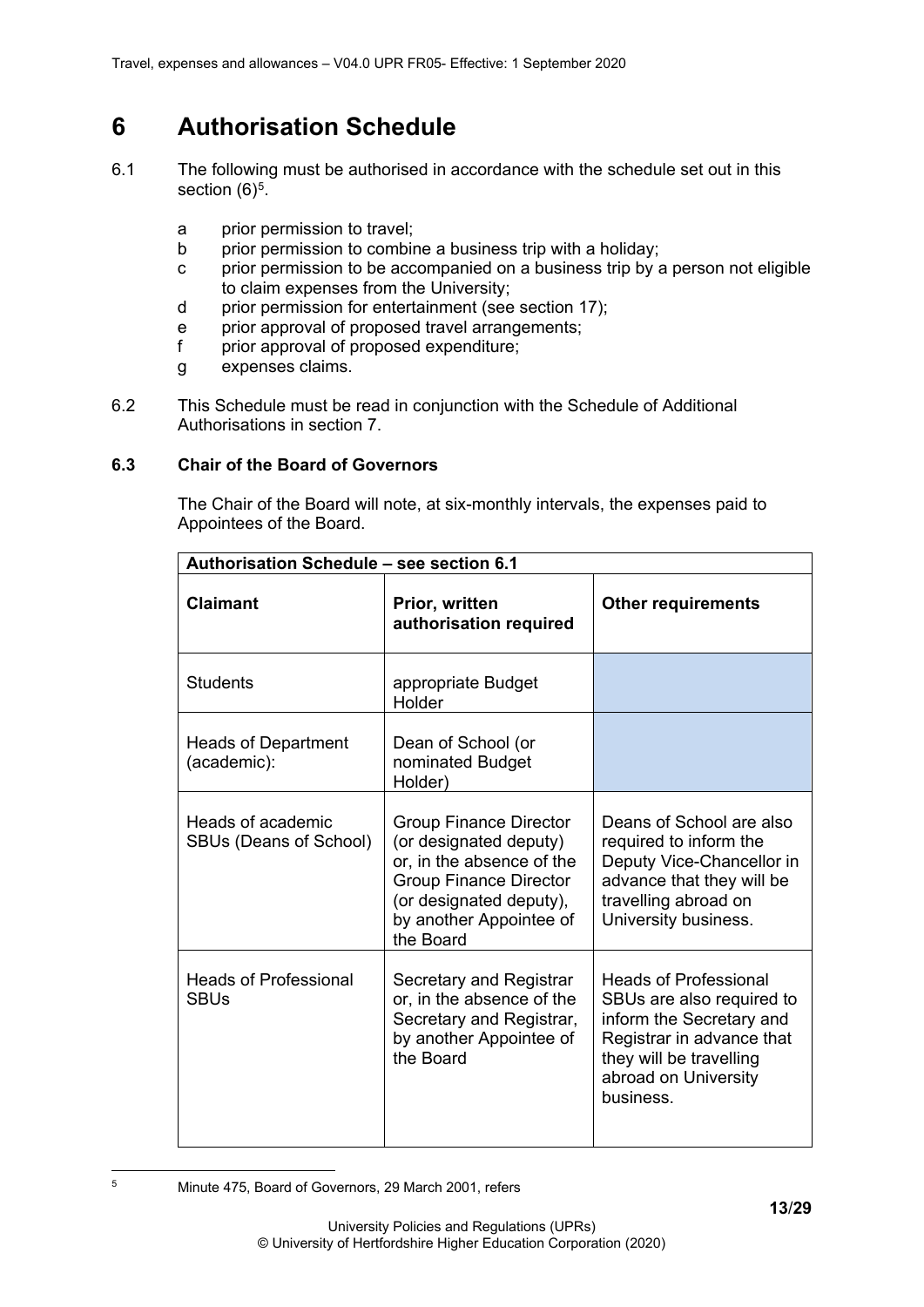| <b>Claimant</b>                                                                                            | Prior, written<br>authorisation required                                                                                                                                                 | <b>Other requirements</b>                                                                                                                                                                                                                                                               |
|------------------------------------------------------------------------------------------------------------|------------------------------------------------------------------------------------------------------------------------------------------------------------------------------------------|-----------------------------------------------------------------------------------------------------------------------------------------------------------------------------------------------------------------------------------------------------------------------------------------|
| <b>Pro Vice-Chancellors</b>                                                                                | <b>Group Finance Director</b><br>(or designated deputy)<br>or, in the absence of the<br><b>Group Finance Director</b><br>(or designated deputy),<br>by another Appointee of<br>the Board | Pro Vice-Chancellors are<br>also required to inform the<br>Vice-Chancellor in<br>advance that they will be<br>travelling abroad on<br>University business                                                                                                                               |
| Vice-Chancellor                                                                                            | Chair of the Board who<br>may from time-to-time<br>delegate responsibility<br>for authorisation to the<br>Secretary and Registrar                                                        | The Vice-Chancellor is<br>also required to inform the<br>Chair<br>of the Board in advance, if<br>he<br>or she or any member of<br>the<br>OVC will be travelling<br>abroad on University<br>business.                                                                                    |
| Deputy Vice-<br>Chancellors, the Group<br>Finance Director and the<br>Secretary and Registrar <sup>6</sup> | By another Appointee of<br>the Board                                                                                                                                                     | Deputy Vice-Chancellors,<br>the Group Finance<br>Director and the Secretary<br>and Registrar are also<br>required to inform the<br>Vice-Chancellor in<br>advance that they will be<br>travelling abroad on<br>University business A<br>report will be made to the<br>Chair of the Board |
| Other employees                                                                                            | appropriate Budget<br>Holder                                                                                                                                                             |                                                                                                                                                                                                                                                                                         |
| Chancellor, external<br>Governors (including the<br>Chair of the Board)                                    | Secretary and Registrar                                                                                                                                                                  |                                                                                                                                                                                                                                                                                         |

<span id="page-13-0"></span><sup>6</sup> Minute 470.6, Board of Governors, 29 March 2001, refers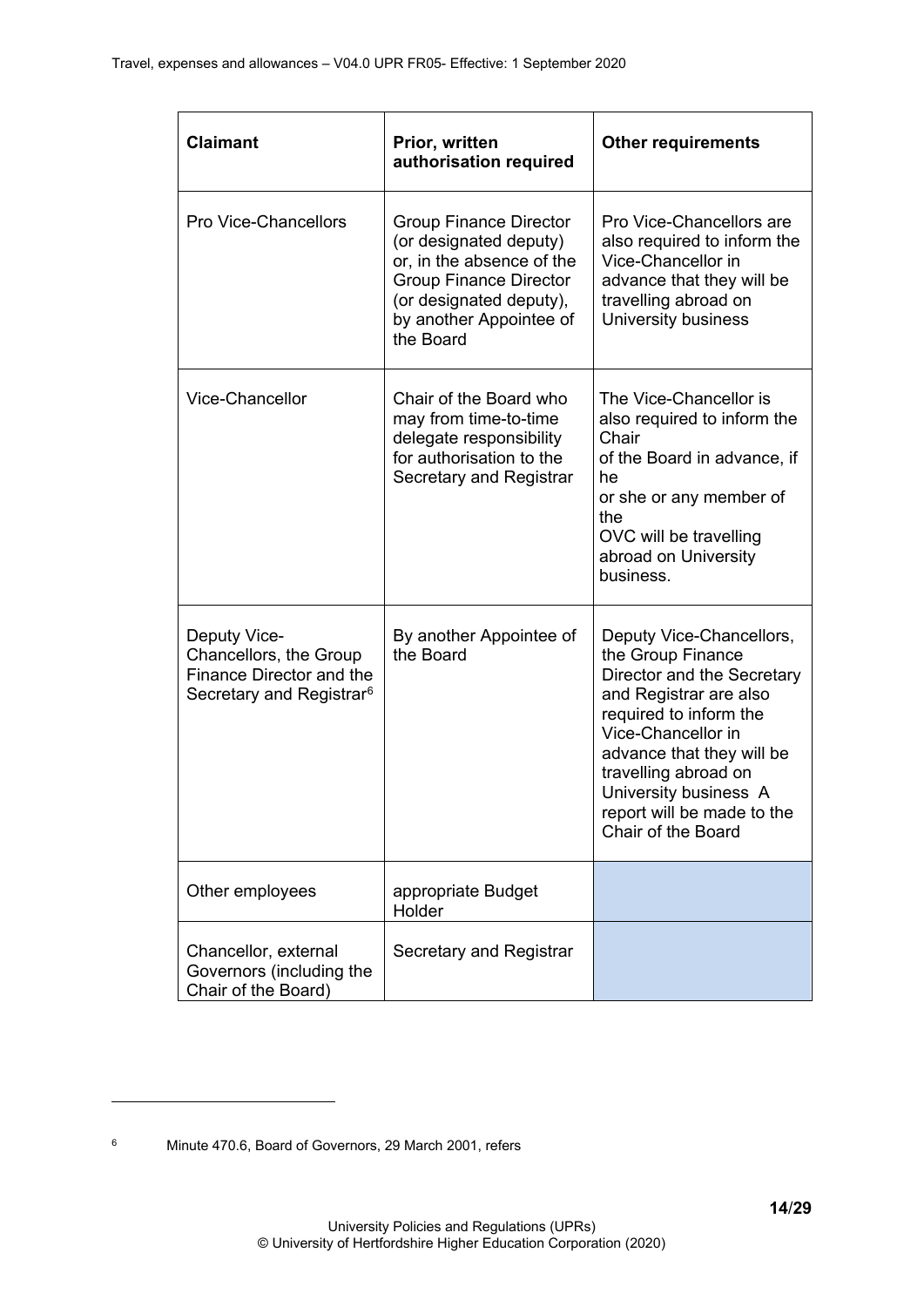# <span id="page-14-0"></span>**<sup>7</sup> Schedule of additional authorisations**

### <span id="page-14-1"></span>**7.1 Economy Class**

All flights of **8** hours' duration or less will be by Economy class.

#### <span id="page-14-2"></span>**7.2 Premium Economy Class**

Premium Economy class may be used on long-haul flights (flights of more than **8**  hours' duration) where the traveller will be 'client facing' immediately on arrival at their destination or on their return to the University.

#### <span id="page-14-3"></span>**7.3 Additional prior, written approvals – air travel and first class rail and sea travel**

7.3.1 In addition to the authorisations required under the terms of section 6, the following additional prior, written approvals will be required in relation to first class rail and sea travel (see section 8.2, also) and the following classes of air travel:

| <b>Economy Class:</b> | no additional approval required. |
|-----------------------|----------------------------------|
|                       |                                  |

# ii **Premium Economy Class:**

- a for the Vice-Chancellor: by the Chair of the Board;
- b for The Chancellor and external Governors (including the Chair of the Board): by the Secretary and Registrar; c for other claimants: by the Vice-Chancellor (or
	- Deputy).

A copy of the relevant additional prior, written approval given in compliance with section 7.3.1,ii, must be provided to the relevant Purchasing Officer within one (**1**) working day of the approval being given. The relevant Purchasing Officer will confirm with the Travel Management Company that the necessary approval has been given.

- iii **Business Class:**
	- a for the Vice-Chancellor by the Chair of the Board; b for The Chancellor and external Governors (including the Chair of the Board): by the Secretary and Registrar;<br>for other claimants: by the Vice-Chancellor (or c for other claimants: by the Vice-Chancellor (or Deputy).

A copy of the relevant additional prior, written approval given in compliance with section 7.3.1, iii, must be provided to the relevant Purchasing Officer within one (**1**) working day of the approval being given. The relevant Purchasing Officer will confirm with the Travel Management Company that the necessary approval has been given.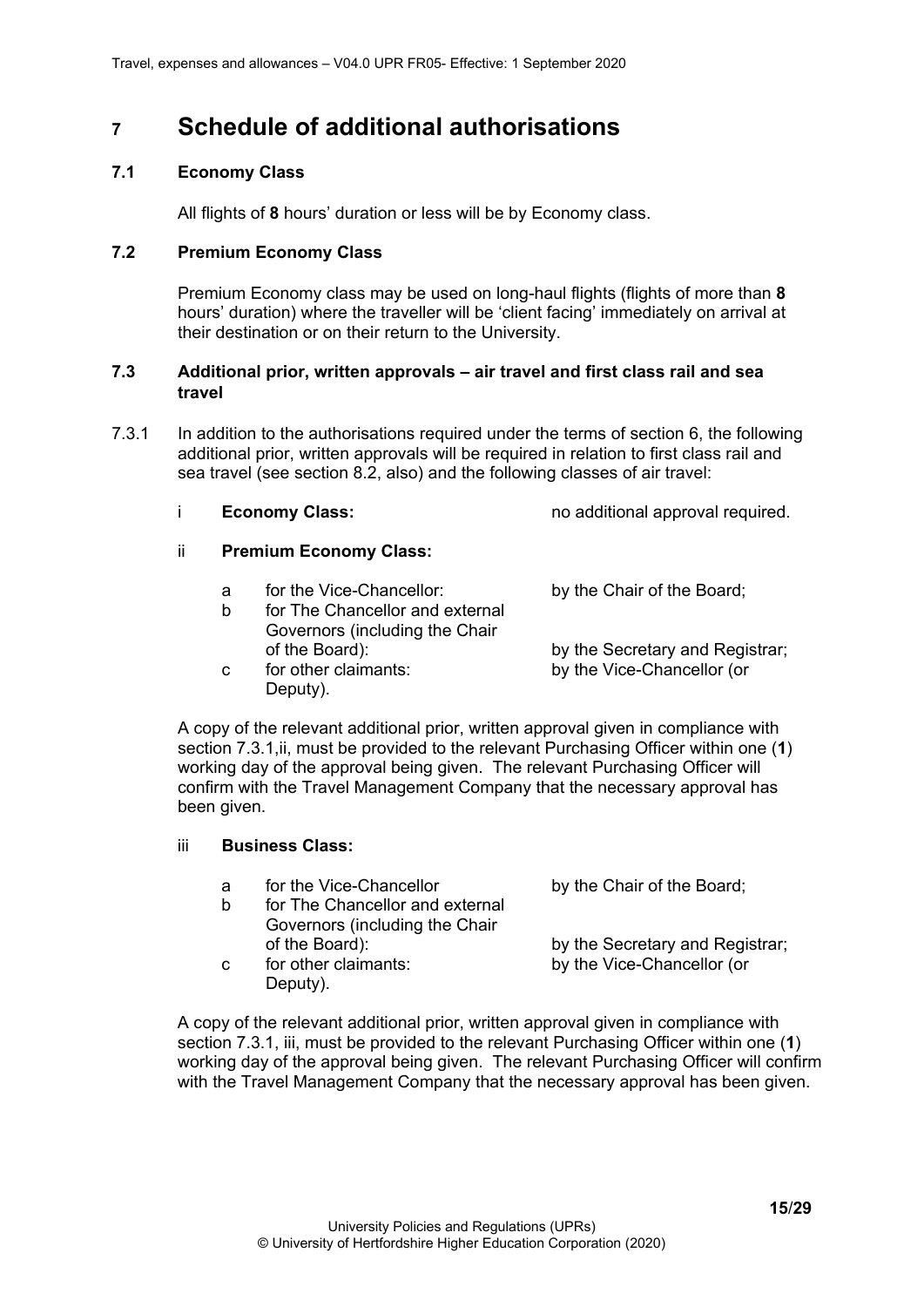# <span id="page-15-0"></span>**8 Travel arrangements**

8.1 Before making any travel arrangements, claimants should see sections 6 and 7 which set out the prior approvals that are required.

### <span id="page-15-1"></span>**8.2 First class travel – rail or sea**

(See section 7.3, also.)

8.2.1 First class travel (rail or sea) may be permitted in limited or very exceptional circumstances. For example, where a booking can be made well in advance and first class travel is less expensive than second/economy class travel. Before making a booking, the

claimant is required to obtain the following approvals:

- a the prior, written agreement of the Head of Procurement who will verify that the proposed first class travel will enable a saving will be made;
- b the prior, written approval of the relevant Authorising Officer referred to in section 6;
- c additionally, the prior, written approval of the Vice-Chancellor.
- 8.2.2 A copy of the relevant additional prior, written approval given by the Vice-Chancellor in compliance with section 8.2.1, c, must be provided to the relevant Purchasing Officer within one (**1**) working day of the approval being given. The relevant Purchasing Officer will confirm with the Travel Management Company that the necessary approval has been given.
- 8.2.3 The University will not otherwise meet the cost of first class travel by rail or sea.

# <span id="page-15-2"></span>**8.3 Open ended returns - air and rail travel (UK and overseas)**

(The regulations in this section (8.3) are effective from 16 March 2009.)

- 8.3.1 Open ended return tickets may only be booked in exceptional circumstances and with the prior, written consent of the relevant Head of SBU.
- 8.3.2 The prior, written approval of exceptional circumstances for staff at Head of SBU level and above will be given in accordance with the schedule set out in section 6.

# (**Note for guidance:**

Examples of the exceptional circumstances envisaged by these regulations (see section 8.3) would be health issues or a need to ensure the efficient operation of the University.)

### <span id="page-15-3"></span>**8.4 Tickets**

8.4.1 The purchase of tickets for travel must be made strictly in accordance with the requirements of UPR FR063 and UPR PU01[7.](#page-15-4)

<span id="page-15-4"></span><sup>7</sup> UPR PU01 'Procurement'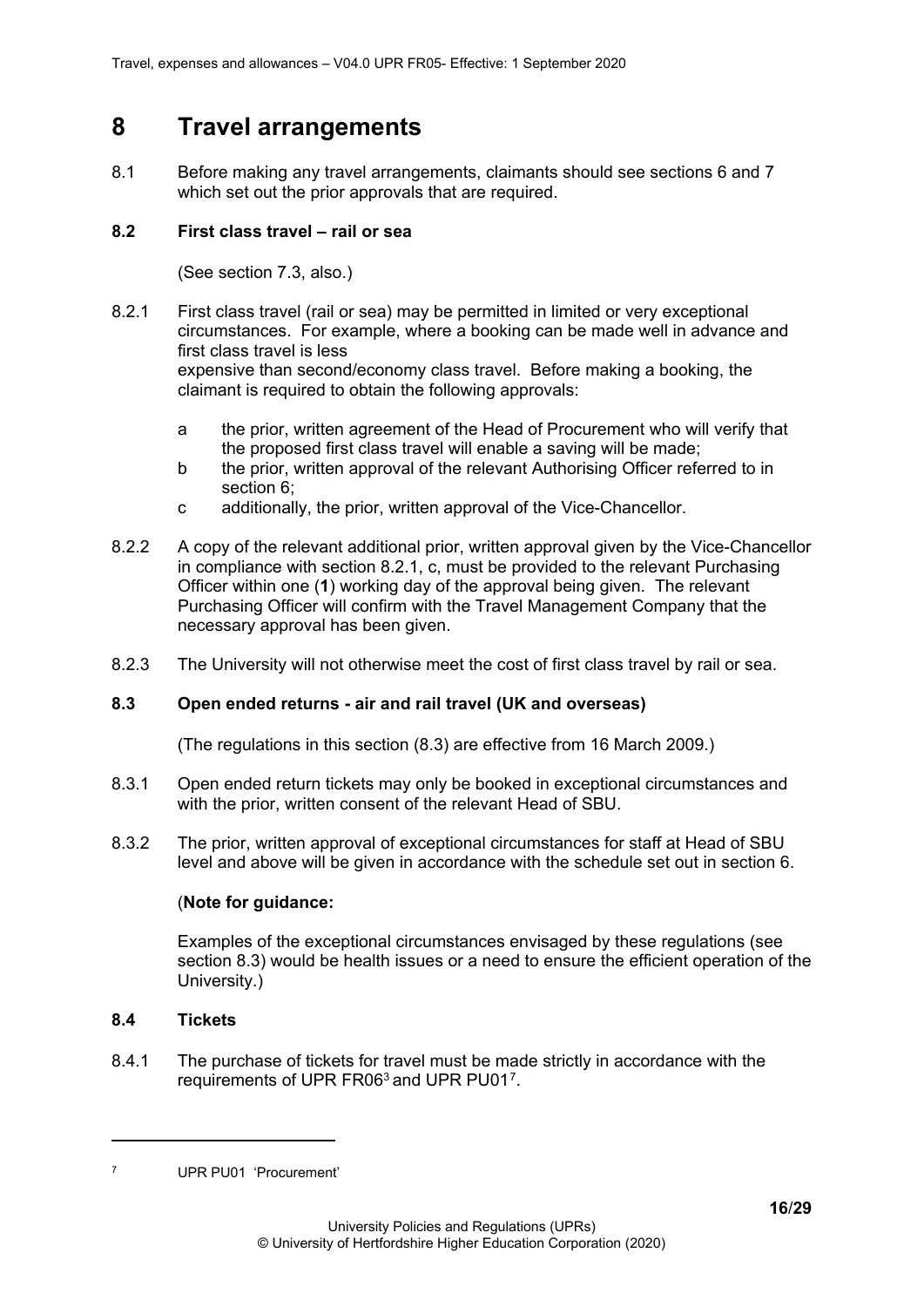- 8.4.2 Travel tickets (UK and overseas) must be booked in advance through the Travel Management Company unless:
	- a an exception has been approved in accordance with the provision of section  $8.3.2$ ; or
	- b section 8.6.2, applies.

#### <span id="page-16-0"></span>**8.5 Journeys to London**

- 8.5.1 All journeys to London must be undertaken by public transport/rail (see section 8.6).
- 8.5.2 Where exceptional circumstances dictate the use of a motor vehicle, approval for the journey must be obtained in advance from the appropriate Authorising Officer (see section 6) and the reasons for the use of a motor vehicle noted on the claim form.

#### <span id="page-16-1"></span>**8.6 Rail travel - United Kingdom**

- 8.6.1 Rail travel within the UK will normally be standard class. However, it is the claimant's responsibility to identify and to take advantage of less expensive alternatives where these are available. Two (**2**) single tickets may be purchased instead of a return ticket where this will be more economical.
- 8.6.2 Where a rail ticket is purchased for outward and return journeys in the UK on the same day, they need not be purchased through the Travel Management Company.
- 8.6.3 Unless the circumstances in section 12 or section 8.4.2, b, apply, all tickets for rail travel must be purchased in advance through the Travel Management Company.

#### <span id="page-16-2"></span>**8.7 Rail travel - overseas**

- 8.7.1 Overseas rail travel will normally be at second/economy class.
- 8.7.2 It should be noted that the regulations in section 7.3 and 8.2 apply in relation to all first class travel.

#### <span id="page-16-3"></span>**8.8 Air travel – United Kingdom and overseas**

See sections 5.15, 6 and 7.

### <span id="page-16-4"></span>**8.9 Sea travel**

- 8.9.1 Sea travel will normally be at second/economy class.
- 8.9.2 It should be noted that the regulations in section 7.3 and 8.2 apply in relation to all first class travel.

# <span id="page-16-5"></span>**9 Overnight accommodation**

#### <span id="page-16-6"></span>**9.1 General regulations**

9.1.1 All arrangements for overnight accommodation must be approved in advance by the appropriate Authorising Officer (see section 6).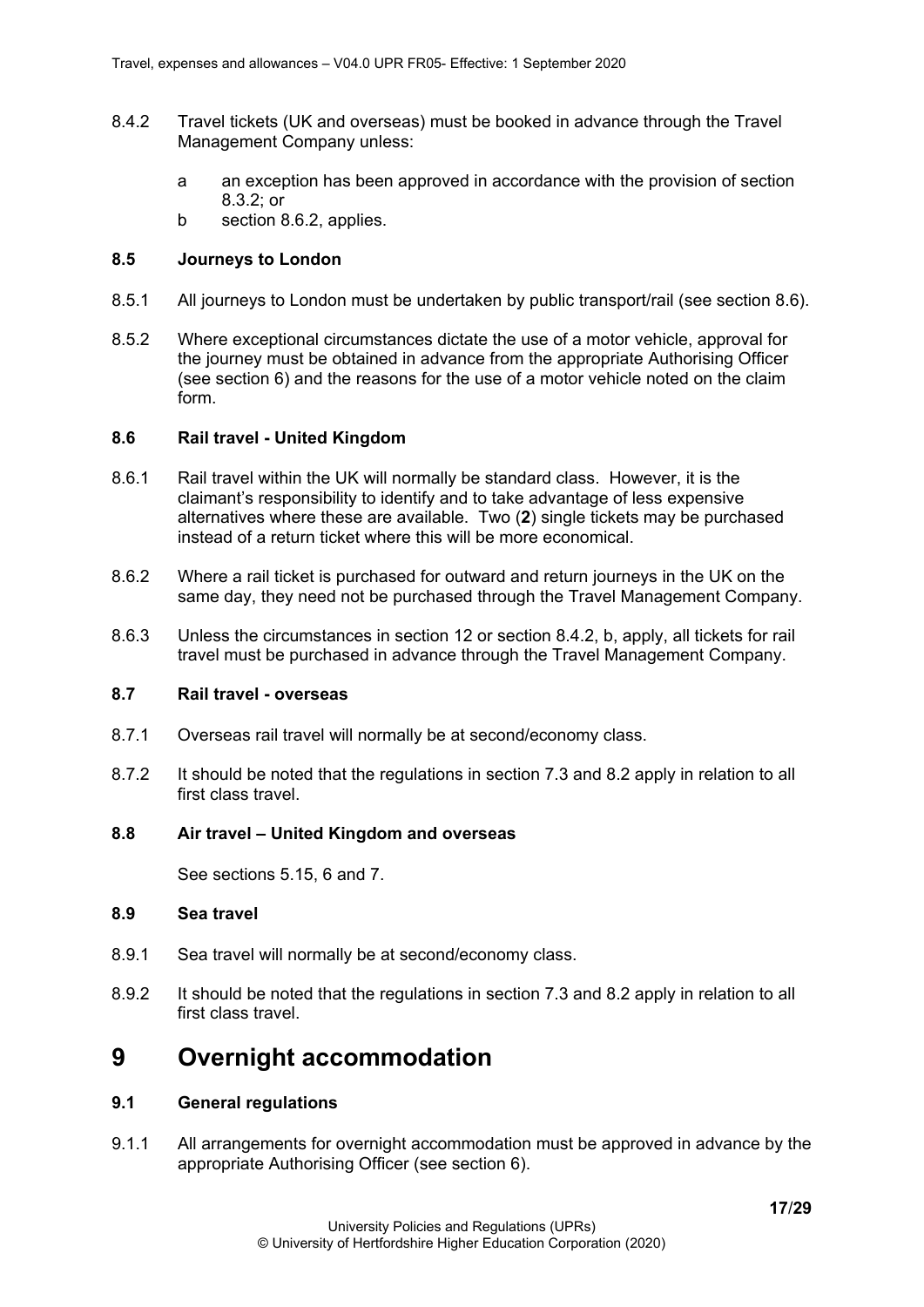- 9.1.2 Items of personal expenditure, for example, the cost of alcoholic beverages, newspapers and DVDs, (see section 5.1.1) must be settled personally, by the claimant, prior to their leaving the hotel.
- <span id="page-17-0"></span>9.1.3 Travel Management Company
	- i Reservations for overnight accommodation should be made through the University's Travel Management Company, unless section 9.1.3, ii applies.
	- ii In exceptional circumstances, a Head of SBU may authorise and the Head of Procurement may then permit a reservation to be made other than though the Travel Management Company. Where they have granted an exception, the Head of Procurement will notify the relevant Purchasing Officer within one (**1**) working day of the approval being given.
	- iii Where a member of staff has been granted an exception under the terms of section 9.1.3, ii:
		- a it is the responsibility of the member of staff to notify their line manager in writing (where the line manager is not also the Head of SBU) within one (**1**) working day of that approval being given of the location of the overnight accommodation and the dates of occupation;
		- b the member of staff must contact the Purchasing Officer to use a UH Purchase Card or a Corporate Card to make overnight accommodation bookings.
- <span id="page-17-1"></span>9.1.4 Standard of overnight accommodation
	- i Every effort must be made to ensure that the cost of such arrangements is as economical as possible. Unless section 20.1 applies, accommodation should normally be obtained in a three (**3**) or four (**4**) star hotel of reasonable quality or in those hotels with which the University has negotiated preferential rates. Accommodation overseas should be of a standard equivalent to the UK three (**3**) or four (**4**) star rating. Any exception to this regulation will require the prior, written approval of the Vice-Chancellor (or nominee). Where the proposed arrangements are for the Group Finance Director, the Secretary and Registrar will act as the Vice-Chancellor's nominee.
	- ii In all cases, the Vice-Chancellor (or nominee) will notify the Head of Procurement within (**1**) working day where they have approved an exception to section 9.1.4, i.

#### <span id="page-17-2"></span>9.1.5 **UK**

- i The University will meet the cost, per night, of accommodation, breakfast and one telephone call and, as appropriate and subject to the requirements of section 15, the cost of other meals, snacks and non-alcoholic beverages.
- ii Where the expenses incurred by the claimant will not be recorded on the hotel bill, for example, where the claimant chooses to take a meal other than at the hotel, they must obtain receipts. Such claims are subject to the requirements of section 15.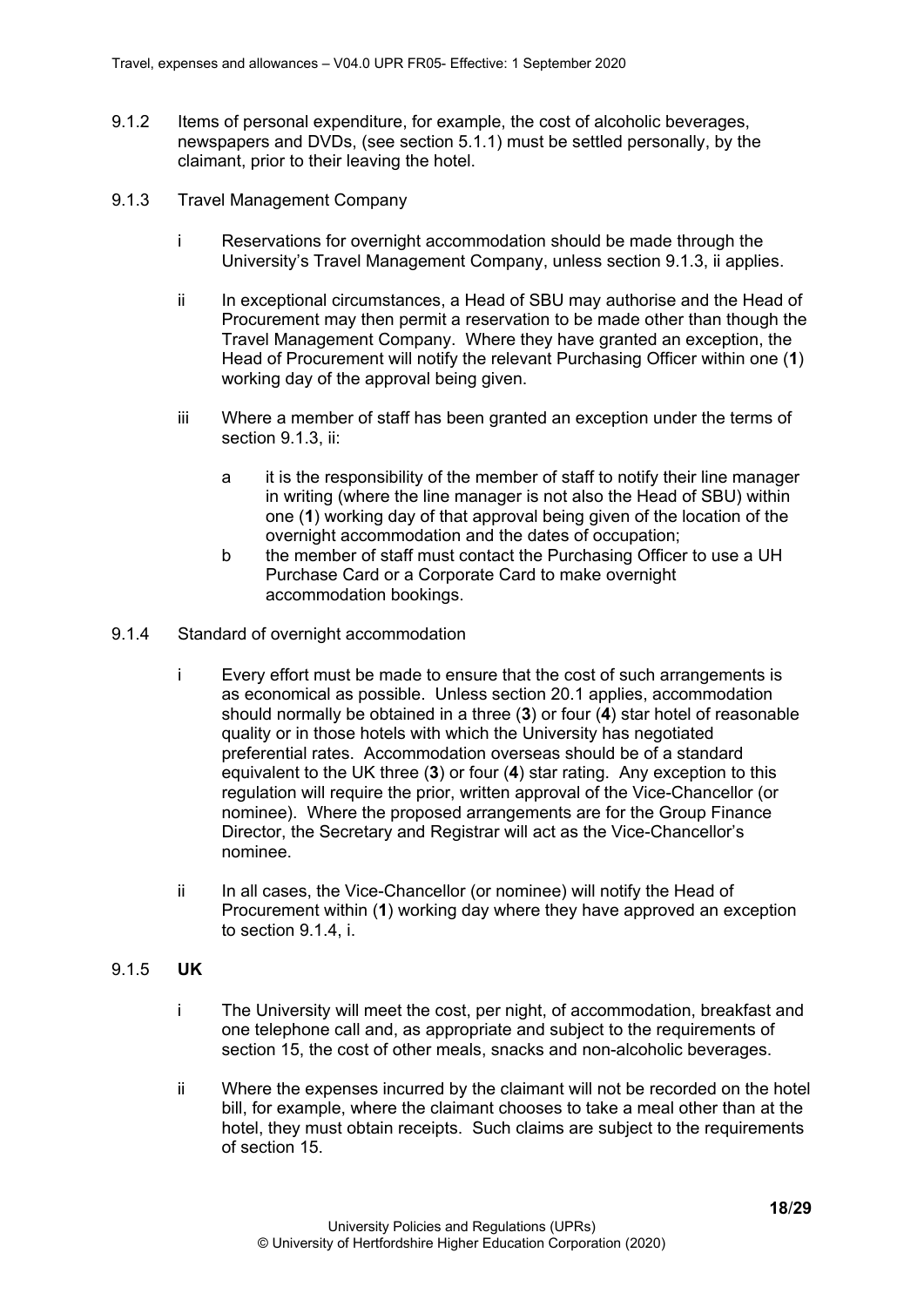# <span id="page-18-0"></span>**10 Insurance**

### <span id="page-18-1"></span>**10.1 Personal accident and travel insurance**

- 10.1.1 Employees, as defined in section 3.2, i, are afforded personal accident and travel insurance cover under the terms of the University's insurance.
- 10.1.2 Prior to travelling, all claimants, defined in section 3.2, ii, as 'other members of the University' are personally responsible for ensuring that the University's insurance cover has been extended to provide them with personal accident and travel cover.

# <span id="page-18-2"></span>**10.2 Privately owned vehicles**

Where a privately owned vehicle is to be used on University business, the owner must ensure that the vehicle's insurance policy has been extended to cover business use (see section 5.1.1, d).

# <span id="page-18-3"></span>**11 Advances**

# (**Note for guidance:**

Holders of Corporate Cards will normally be expected to use their Card rather than request an advance.)

# <span id="page-18-4"></span>**11.1 Advances – general regulations**

- 11.1.1 The purpose of an advance is to enable an employee to meet any legitimate costs that they might reasonable incur whilst travelling on University business.
- 11.1.2 Subject to the required authorisation (see section 6), the advance will be paid to the employee in sterling.
- 11.1.3 The following factors will be taken into consideration in the calculation of advances:
	- i it will be assumed that all travel and accommodation arrangements have been pre-booked and that no provision need be made in the advance for these costs and
	- ii the number of days to be spent on University business, including the length of time spent travelling to and from the proposed destination and for travel on University business whilst overseas, any 'rest' periods taken, in accordance with the advice published by Human Resources $8$  and the guidance published by HM Revenue and Customs<sup>[9](#page-18-6)</sup> and
	- iii the relevant limit (see section 15).

<span id="page-18-6"></span><span id="page-18-5"></span><sup>9</sup> <http://www.hmrc.gov.uk/index.htm> (enter 'worldwide subsistence rates' in the search facility on home page.)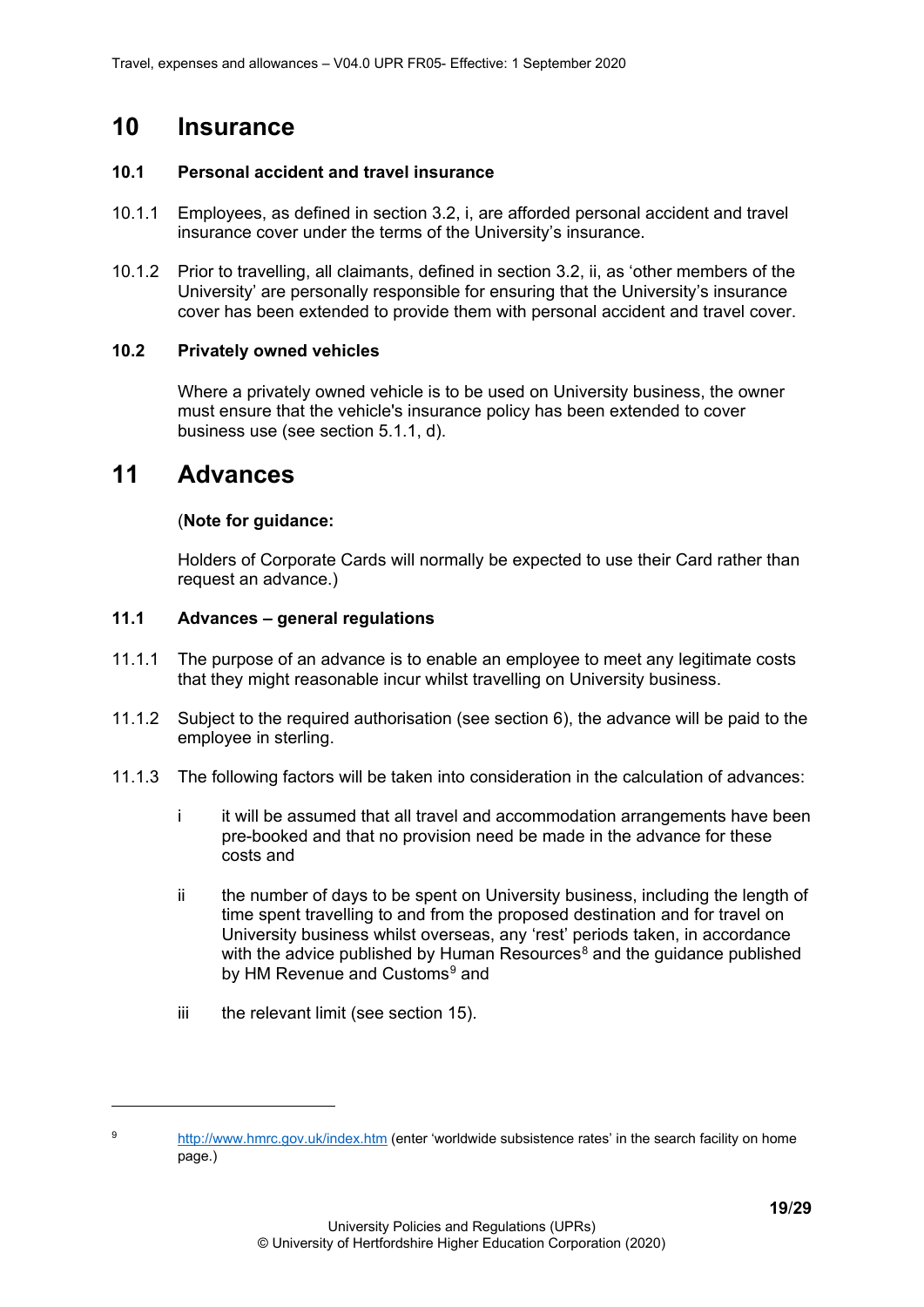### <span id="page-19-0"></span>**11.2 Advances - requests**

Employees are required to submit requests for advances via the Human Resources and Payroll System in accordance with the instructions published from time-to-time by the Group Director Finance.

### <span id="page-19-1"></span>**11.3 Advances – reconciliation**

- 11.3.1 The expenditure of advances made to employees will be reconciled through the Human Resources and Payroll System. In this regard, employees will comply with the instructions relating to the use of the Human Resources and Payroll System, including deadlines and timescales, published from time-to-time by the Group Finance Director and the regulations set out in this document (UPR FR05).
- 11.3.2 Employees (including students) recorded on the Human Resources and Payroll System are personally responsible for completing such reconciliations on the Human Resources and Payroll System and ensuring that all supporting original documentation, for example, receipts or other proofs of expenditure, are received by the nominated officer in accordance with the arrangements and deadlines published from time-to-time by the Group Finance Director.

# (**Note for guidance:**

Where, in exceptional circumstances, an advance in made to an individual who is not an employee, the advance will be made on condition that the individual completes the reconciliation in accordance with the arrangements and deadlines approved by the Group Finance Director and notified to the individual.)

# <span id="page-19-2"></span>**12 Corporate Cards**

- 12.1 Corporate Cards will be issued at the absolute discretion of the Group Finance Director (or nominee) and only to employees, on the following conditions:
	- i the Card is used strictly in accordance with any rules which the Group Finance Director may determine from time-to-time and which are notified to each card holder when a Card is issued to them;
	- ii all expenditure made using the Card is verified by original documentation, for example, receipts, or other proofs of expenditure, unless the Group Finance Director (or designated deputy), has, exceptionally, given specific, written authorisation to unsupported expenditure;
	- iii the Card Holder completes such reconciliations in accordance with the arrangements, deadlines and timescales determined from time-to-time by the Group Finance Director;
	- iv all supporting original documentation, for example, receipts or other proofs of expenditure, are received by the designated officer in accordance with the deadlines and timescales specified from time-to-time by the Group Finance **Director**
- 12.2 Failure to comply with the conditions set out in section (12) may result in the withdrawal of the Card.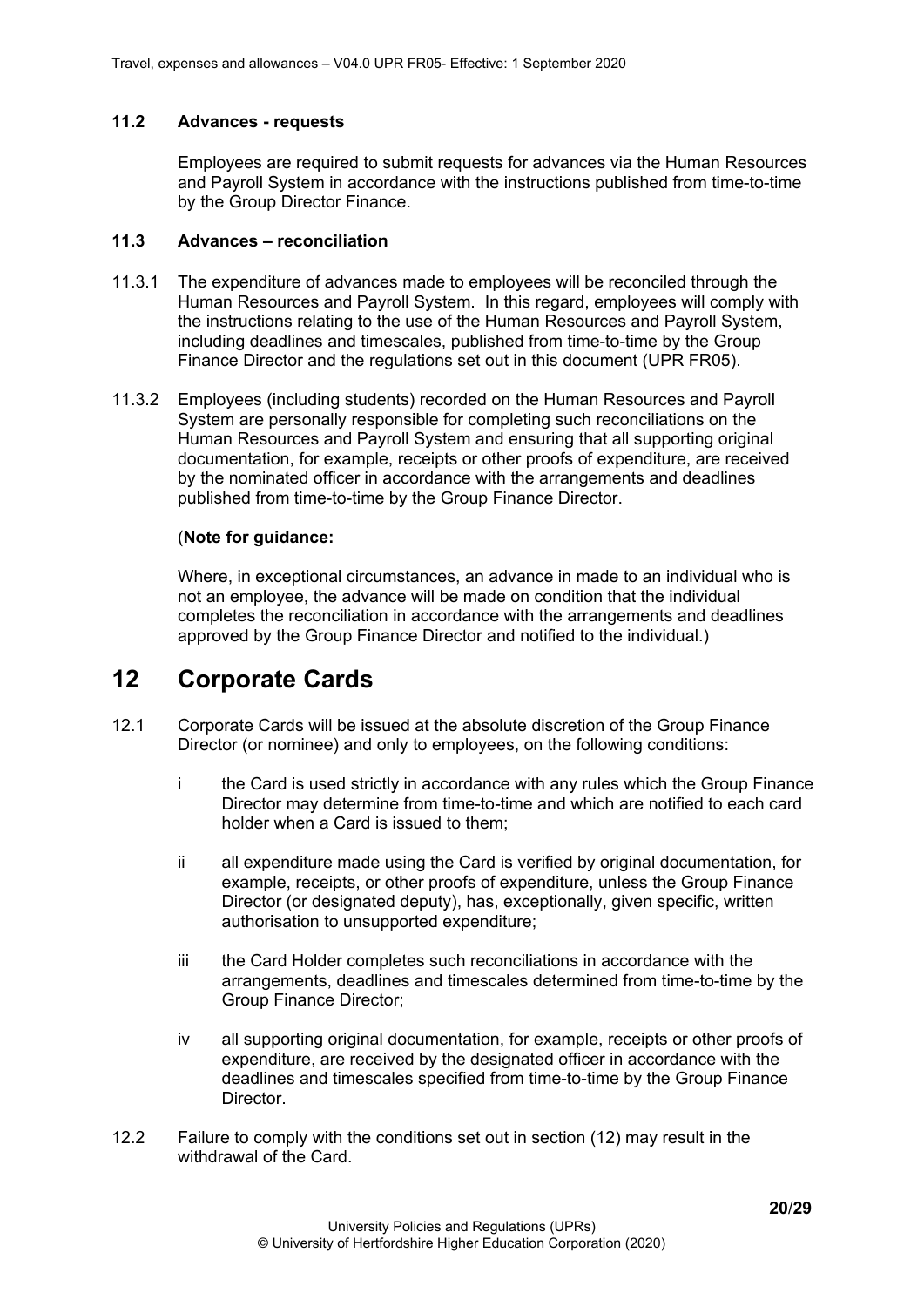# <span id="page-20-0"></span>**13 Making an expenses claim**

- 13.1 Employees are required to submit claims via the Human Resources and Payroll System in accordance with the instructions, deadlines and timescales published from time-to-time by the Group Finance Director.
- 13.2 The original documentation, for example, relevant receipts, rail tickets or other proofs of expenditure, required to verify each claim will be retained by the University for a period of not less than seven (**7**) years.
- 13.3 Incomplete and/or incorrect claims will not be processed beyond their being returned to the claimant via the Human Resources and Payroll System which will notify the claimant of the reason for the rejection of the claim. It is the responsibility of the Authorising Officer to resolve the matter.

# (**Notes for guidance:**

• Claims made by individuals not recorded on the Human Resources and Payroll System will normally be processed by the Accounts Payable Manager on the basis of original supporting documentation, for example, receipts, rail tickets or other proofs of expenditure, and an authorised Reimbursement Claim form which may be accessed at the following location:

> [https://herts365.sharepoint.com/sites/Pay-expenses-recognition-and](https://herts365.sharepoint.com/sites/Pay-expenses-recognition-and-reward/SitePages/Pay.aspx)[reward/SitePages/Pay.aspx](https://herts365.sharepoint.com/sites/Pay-expenses-recognition-and-reward/SitePages/Pay.aspx)

- Where the claimant is a student, the student's registration number must be shown on the reimbursement claim form.
- Where the claimant is neither an employee nor a student recorded on the Human Resources and Payroll System this must be shown clearly on the reimbursement claim form.)

# <span id="page-20-1"></span>**14 Travelling by car**

### <span id="page-20-2"></span>**14.1 Standard mileage distances between University campuses and sites**

Expenses claims for mileage travelled between University campuses and sites will be calculated using the following standard distances:

| Hatfield - Bayfordbury    | 9 miles                                                      |
|---------------------------|--------------------------------------------------------------|
| Hatfield - Fielder Centre | $2\frac{1}{2}$ miles                                         |
| Hatfield - Meridian House | 2 miles                                                      |
|                           | College Lane Campus - de Havilland Campus (see section 14.2) |

### <span id="page-20-3"></span>**14.2 Journeys between the College Lane and de Havilland campuses**

Claimants travelling between the College Lane and de Havilland campuses are expected to use the shuttle bus provided by the University or to cycle or walk. The University does not normally reimburse the cost of vehicle mileage in the event that a claimant has chosen to use their own vehicle when travelling between the two campuses on University business.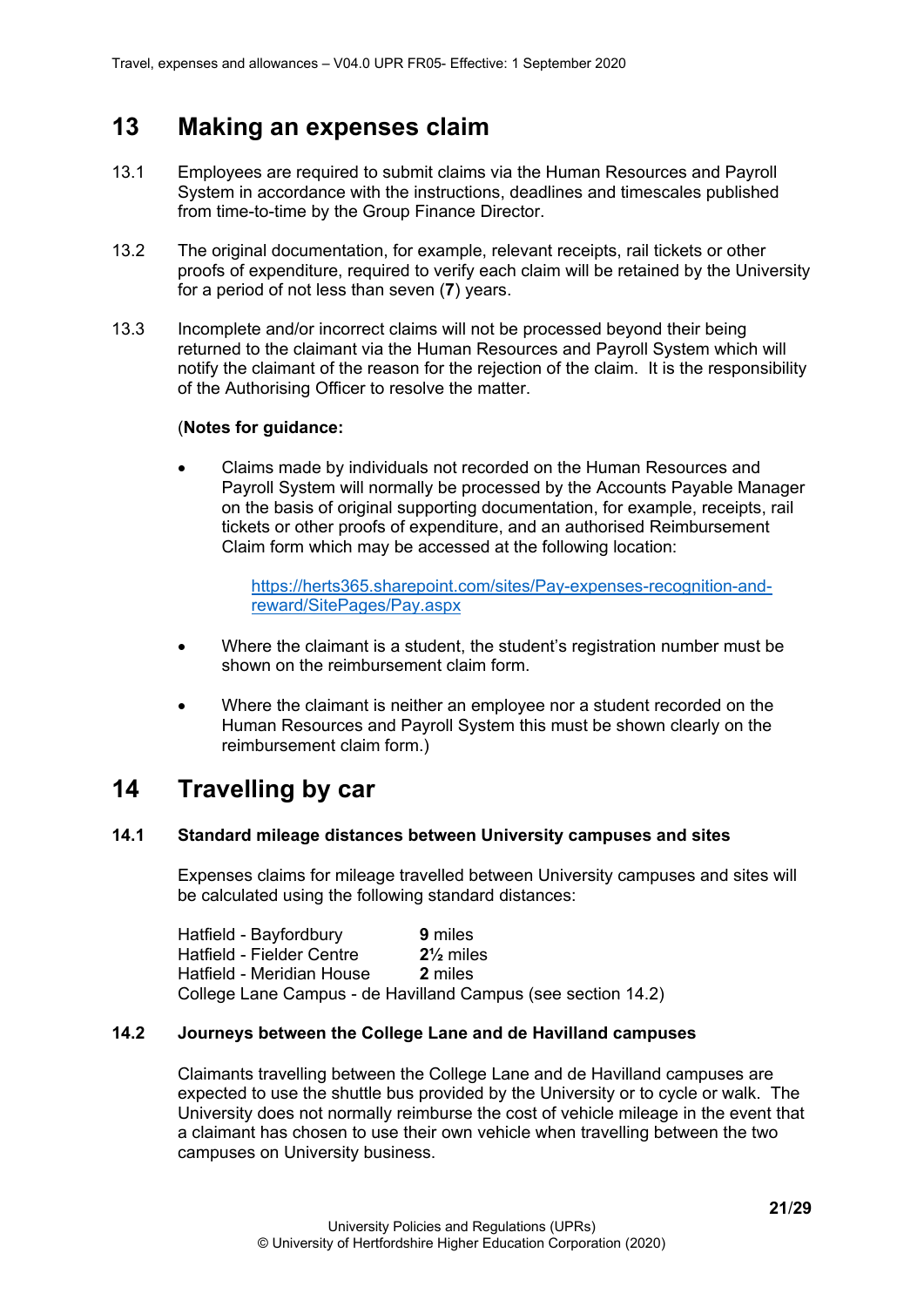# <span id="page-21-0"></span>**14.3 Use of own vehicle**

- i Employees may use their own vehicles when travelling on University business and claim the mileage:
	- a where the total distance of the return journey is **170** miles or less and the journey will be undertaken during a single day;
	- b where the total distance of the return journey is **290** miles or less and the journey will be undertaken over more than one (**1**) day;
	- c where the appropriate Authorising Officer has approved alternative arrangements.
- ii Journeys on the UK mainland should otherwise be undertaken by public transport or by means of a vehicle hired through the University's vehicle hire contract (see section 14.4), unless exceptional circumstances, such as disability, dictate the use of the individual's personal motor vehicle in which case, written approval for the journey must be obtained in advance from the appropriate Authorising Officer and the reasons for the use of a motor vehicle noted in the claim.

### <span id="page-21-1"></span>**14.4 Vehicle hire**

### <span id="page-21-2"></span>14.4.1 **UK**

- i Persons travelling on University business who require a hired vehicle for travel in the UK, or to drive from the UK to a destination overseas, must hire the vehicle through the Transport Officer (01707 255760) by completing and submitting a Transport Booking Form (car hire form). The University will not meet the costs of vehicle hire unless this requirement has been met. Any variation to this regulation will require the prior, written approval of the Group Finance Director (or designated deputy).
- ii Full information concerning the procedures for the hire of vehicles may be obtained from the Transport Officer (01707 255760).

#### <span id="page-21-3"></span>14.4.2 Overseas

Arrangements for hiring vehicles overseas must be made through the Travel Management Company.

# <span id="page-21-4"></span>**14.5 Vehicle mileage rates**

The following rates apply to expenses incurred on or after 1 June 2011.

- <span id="page-21-5"></span>14.5.1 Employees and other members of the University
	- i Hired vehicles used on University business:

Claims for fuel will be reimbursed at cost on the basis of receipts or other original documentation.

ii For private vehicles used on University business: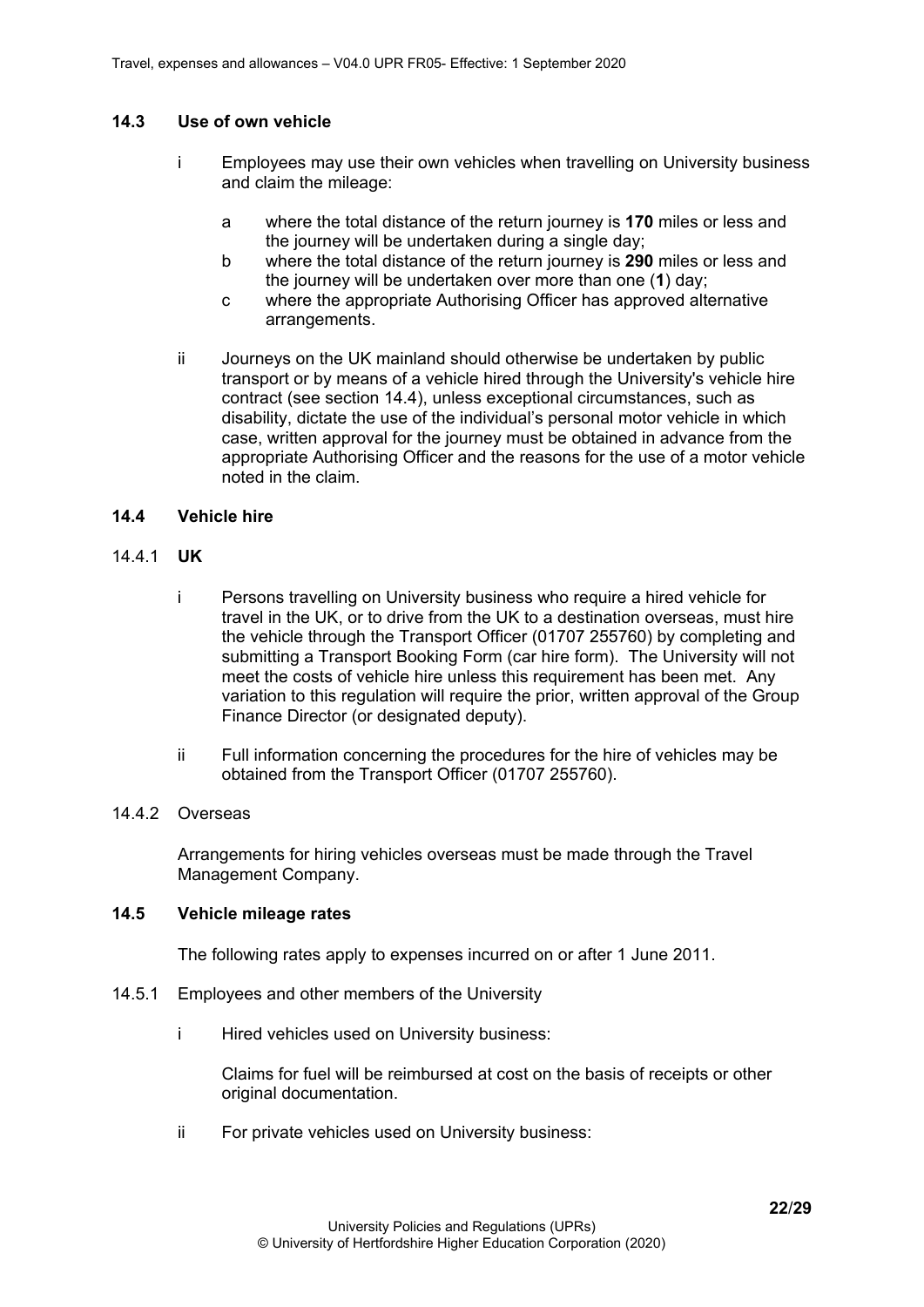a in any one tax year:

car

0 – 10,000 miles **45**p per mile; Over 10,000 miles **25**p per mile;

motor cycle:

0 – 10,000 miles **25**p per mile;

b disturbance/relocation:

**45**p per mile (subject to eligibility and prior approval, for example, as part of a relocation package, this rate applies to additional mileage travelled by an employee from home to their place of work as a result of relocation), (effective 1 June 2011);

#### (**Note for guidance**:

The University's policy and the rules governing employees' eligibility for these allowances and the process for making a claim are published by Human Resources at the following location:

[https://herts365.sharepoint.com/sites/Pay-expenses-recognition-and](https://herts365.sharepoint.com/sites/Pay-expenses-recognition-and-reward)[reward\)](https://herts365.sharepoint.com/sites/Pay-expenses-recognition-and-reward)

- c bicycle: **7.0**p per mile;
- d additional rate for each authorised passenger:**2.0**p per mile.
- <span id="page-22-0"></span>14.5.2 Travelling by car - making a claim

Claims in respect of private vehicles used on University business must:

- a be calculated in accordance with the rates approved from time-to-time by the Vice-Chancellor;
- b be for complete miles;
- c where the journey involves using all or part of the route normally travelled to work, have all home to work mileage deducted from them unless section 5.9 applies;
- d not include congestion charges.
- <span id="page-22-1"></span>14.5.3 Travelling by car - record of journey
	- i Claimants are required to keep a record of all journeys in respect of which they have, or intend, to claim expenses for mileage.
	- ii These records may be scrutinised by the University's auditors and other external agencies, including Her Majesty's Revenue and Customs (HMRC) and must show: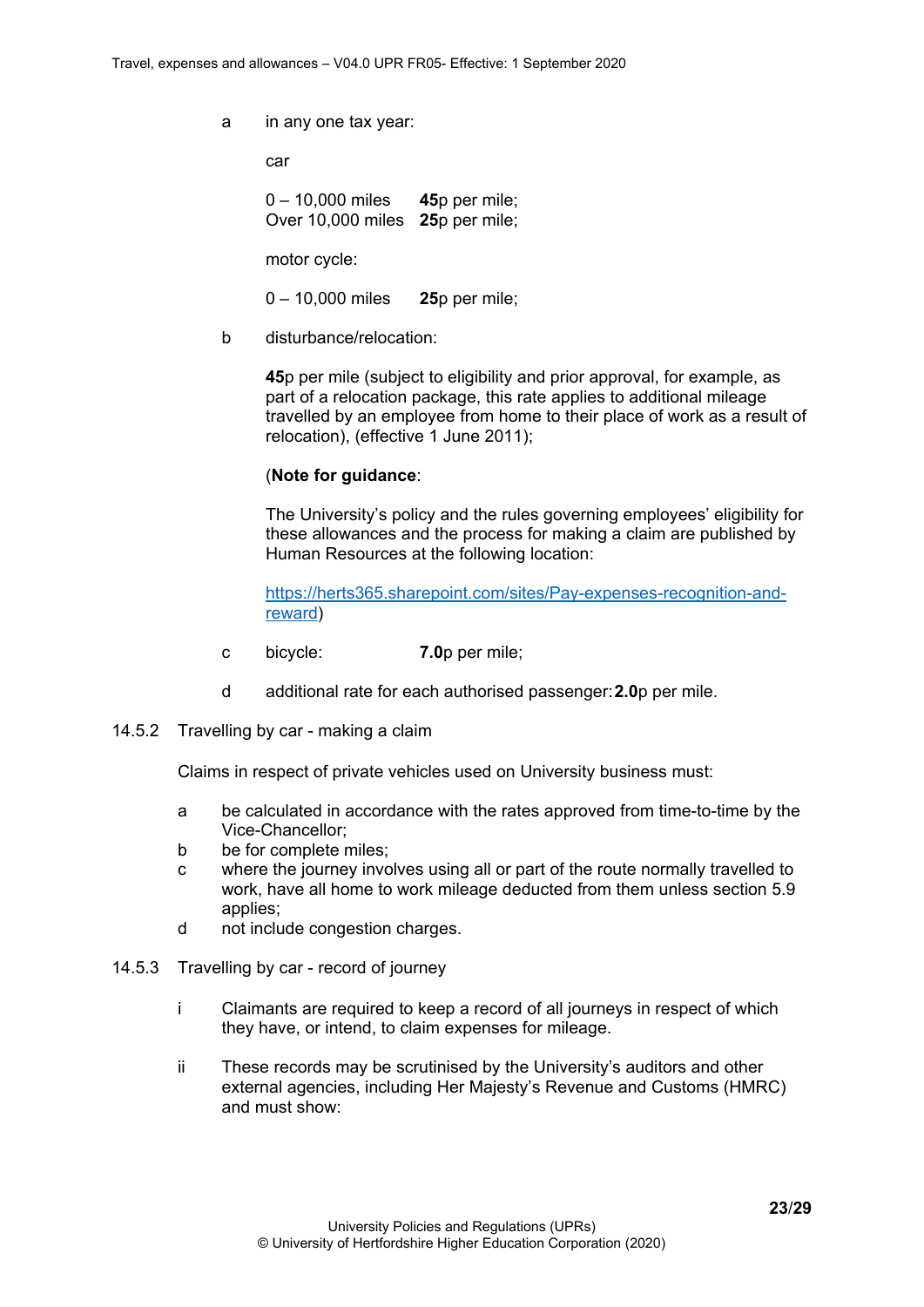- a the milometer readings at the beginning and end of any journey which is not subject to standard mileage distances (see section 14.5.1) and
- b information about, and the reasons for, each trip including the names of any passengers carried in the vehicle during the journey and
- c an accumulated total of the mileage travelled during each Tax Year (6 April –
	- 5 April) and
- d the dates on which expenses claims were made in respect of the journeys which are recorded.

# <span id="page-23-0"></span>**15 Subsistence**

- 15.1 The University will meet subsistence costs:
	- i where, in the course of their duties for the University, a claimant visits an establishment outside the University which is three (**3**) miles or more (single journey) from the claimant's home and their normal place of work or where the claimant's transport or the nature of the work involved make it impracticable for the claimant to return either to their normal place of work or to their home;
	- ii in respect of meals, snacks and non-alcoholic beverages taken by a claimant provided that the claim is made in accordance with the regulations set out in this document;
	- iii where a booking for accommodation does not include the cost of breakfast, other meals, snacks and non-alcoholic beverages in which case the claimant will be reimbursed in accordance with the regulations relating to subsistence (see section 15);
	- iv in respect of claims supported by receipts or other appropriate documentation, at the actual cost incurred, up the maximum amounts permitted under the provisions (as appropriate) of sections 15.3.1 and 15.3.2, to cover the cost of meals, snacks and non-alcoholic beverages taken by a claimant during the course of a bona fide business journey undertaken on behalf of the University;
	- v where evening Graduation ceremonies take place off-campus.
- 15.2 Subsistence costs cannot be claimed:
	- i in respect of meals, snacks and non-alcoholic beverages which have been provided by the claimant's host;
	- ii where the journey is made to other University premises.
	- iii where off-campus Graduation ceremonies take place during normal working hours.

### <span id="page-23-1"></span>**15.3 Subsistence limits**

#### <span id="page-23-2"></span>15.3.1 **UK**

With effect from 1 September 2020, the maximum amount which the University will pay in respect of subsistence claims supported by receipts or other appropriate documentation is as follows.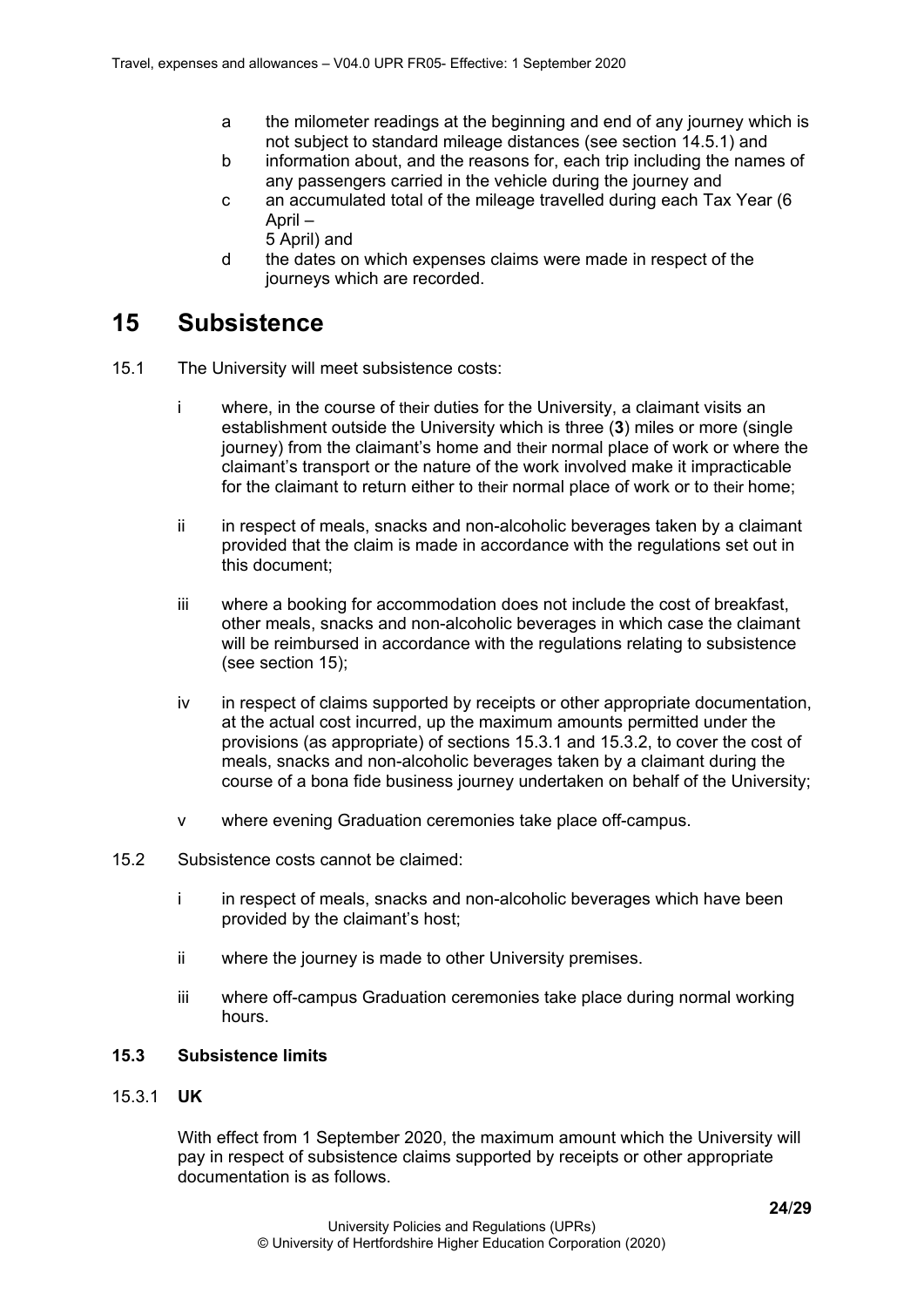For absences of up to:

| a | four $(4)$ hours:  | £7.00;  |
|---|--------------------|---------|
| b | eight $(8)$ hours: | £13.50; |
| C | twelve (12) hours: | £22.50; |

For evening Graduation ceremonies taking place off-campus the University will pay up to £10.

#### <span id="page-24-0"></span>15.3.2 Overseas

The University will determine, at its absolute discretion, the maximum amount which it will pay is respect of subsistence claims supported by receipts or other appropriate documentation made in connection with a country or territory and in this regard will be guided by the rates published from time-to-time by HM Revenue and Customs at the following location:

#### <http://www.hmrc.gov.uk/index.htm>

(enter 'worldwide subsistence rates' in the search facility on home page.)

# <span id="page-24-1"></span>**16 Working overseas at weekends - employees at grade UH6 or below**

- 16.1 With effect from 1 June 2010, the University will make payments to staff at grade UH6 or below who are or working outside the UK on University business, in accordance with the rules set out in this section (16).
- 16.2 These payments are not expenses claims and will, therefore, be processed using the procedures determined from time-to-time by the Secretary and Registrar for additional payments for hours worked. It should be noted that these payments are liable for Income Tax and/or National Insurance contributions.
- 16.3 Staff at grade UH6 or below will not be entitled to claim overtime payments for hours worked during the times specified in the schedule set out in section 16.4 or to claim time off in lieu for hours worked during the times specified in the schedule set out in section 16.4.
- 16.4 These payments:
	- i will be made to staff at grade UH6 or below in accordance with the following schedule:

| Working overseas at weekends - employees at grade UH6 or below -<br>see section 16 |     |  |
|------------------------------------------------------------------------------------|-----|--|
| Period during which travel or<br><b>Payment</b><br>work takes place                |     |  |
| Saturday                                                                           | £50 |  |
| £50<br>Sunday                                                                      |     |  |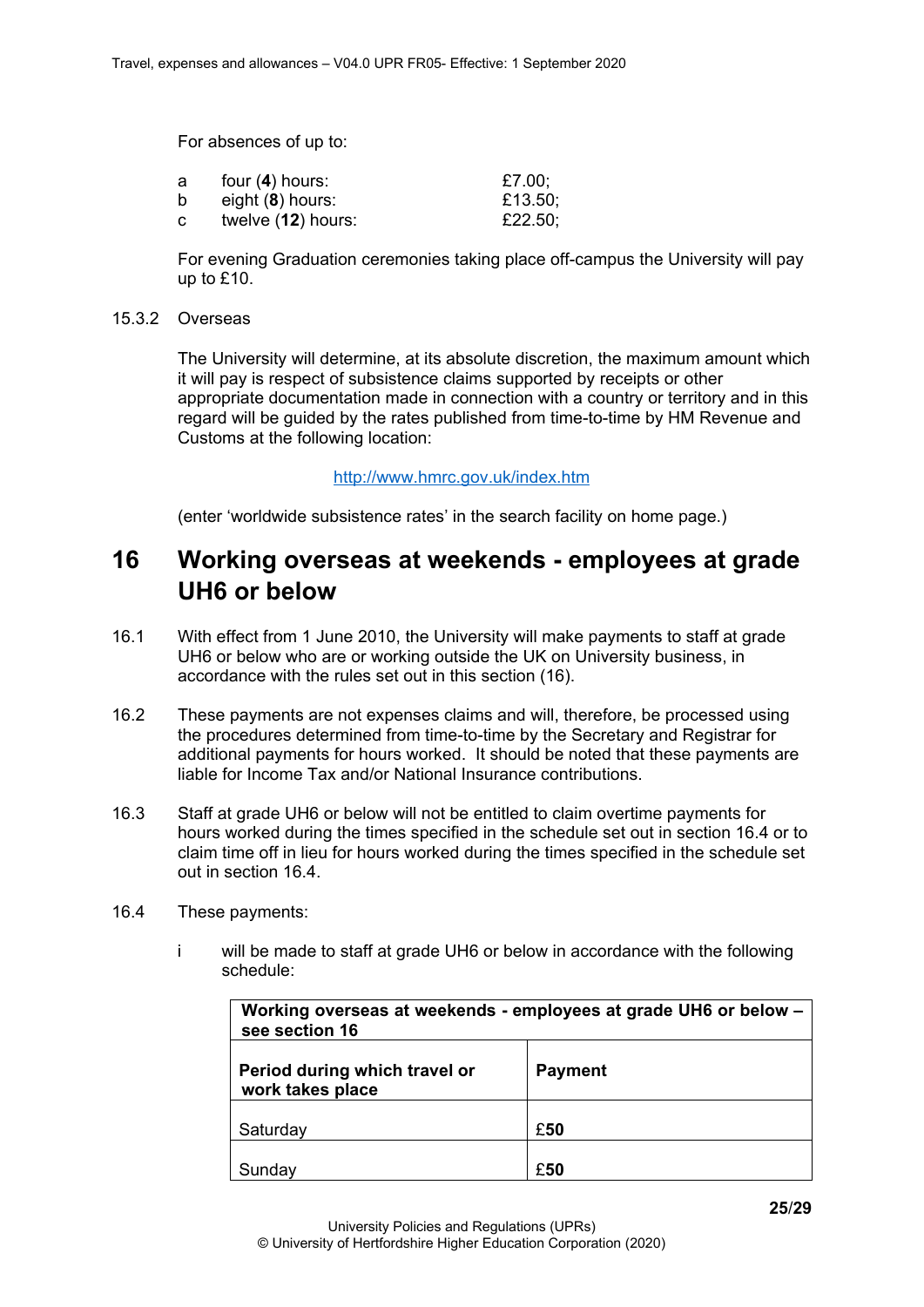- ii are intended to compensate staff at grade UH6 or below who are travelling outside the UK on University business, or working outside the UK on University business on Saturdays and Sundays;
- iii will not be paid in respect of travel outside the UK on University business, or work outside the UK on University business which takes place at times other than those specified in the above schedule (see 16.4);
- iv will not be paid to staff at grade UH7 or above.

(Approved by the Chief Executive's Group on 1 June 2010.)

# <span id="page-25-0"></span>**17 Entertainment**

### (**Notes for guidance:**

- No personal liability for Income Tax or National Insurance contributions will arise in respect of entertainment expenses incurred by employees who claim in accordance with the rules set out in this section and elsewhere in this document. However, claimants should note that a failure to comply with these rules may result in their being personally liable for any Income Tax and/or National Insurance contributions associated with the claim.
- For the avoidance of doubt, it should be noted that expenses claims for departmental or social events, including claims in respect of refreshments or meals which may be provided when colleagues leave the University's employment, fall outside the scope of these regulations and that such expenses claims will not be met.)
- 17.1 All arrangements for entertainment must be approved in advance by the appropriate Authorising Officer (see section 6).

### <span id="page-25-1"></span>**17.2 Entertainment - on University premises**

- 17.2.1 Food Hertfordshire is the sole provider of catering services within the University and all such services must, therefore, be obtained through Food Hertfordshire. Exceptions to this requirement will be permitted only with the prior, written consent of the Group Finance Director (or designated deputy). The University reserves the right to refuse to meet the cost of any catering services obtained in breach of this regulation (17.2.1).
- 17.2.2 To avoid liability for Income Tax and/or National Insurance contributions, working lunches and other refreshments supplied during a meeting on University premises by Food Hertfordshire must be an integral part of that meeting.

#### <span id="page-25-2"></span>**17.3 Entertainment - other than on University premises (corporate entertainment)**

- 17.3.1 Expenses for entertainment will not be reimbursed where all of the persons present were employees.
- 17.3.2 Bookings should be made through Procurement.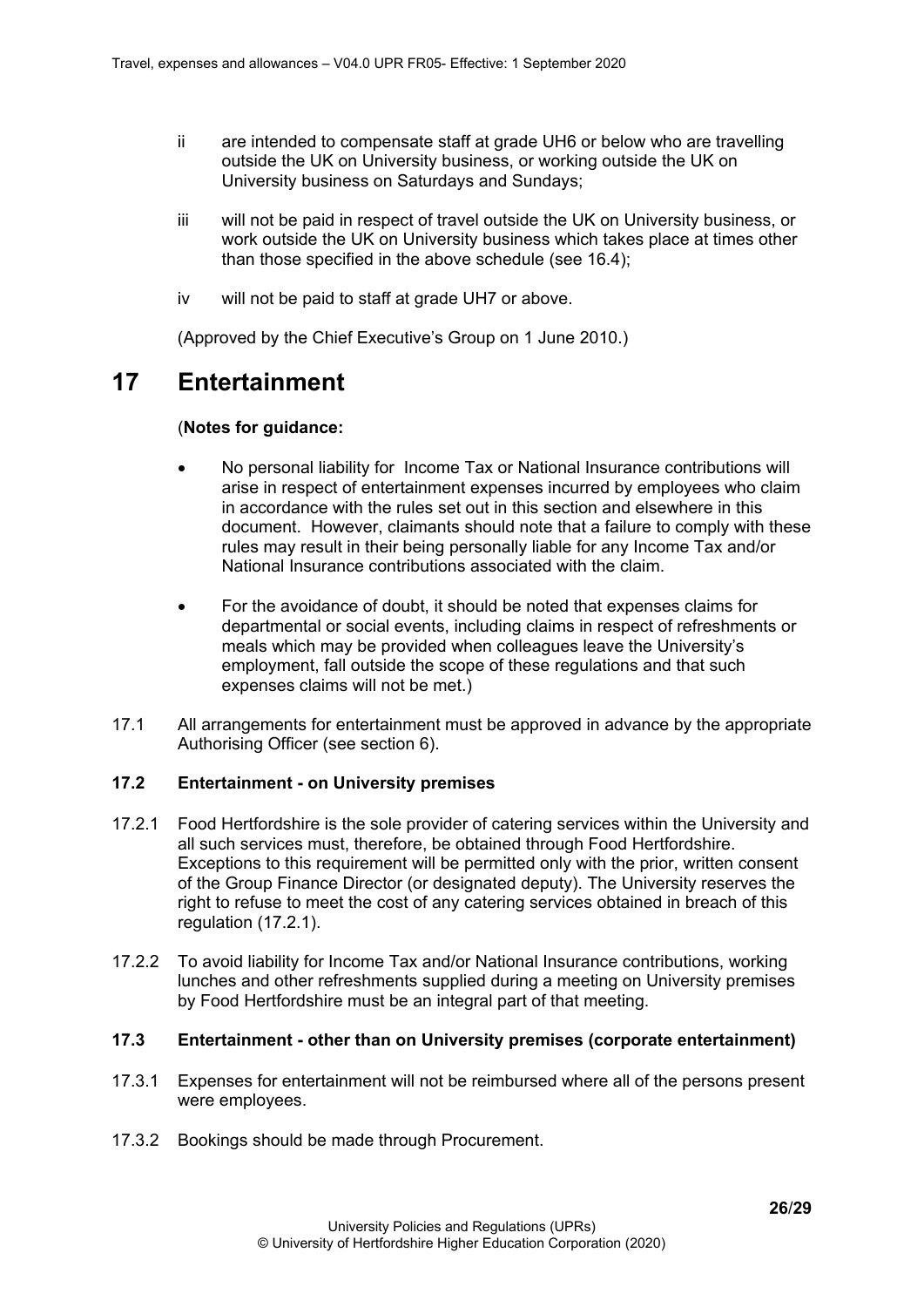# (**Note for guidance:**

For the purposes of UPR FR05, entertainment and hospitality other than on University premises is defined as corporate entertainment.)

- 17.3.3 Claimants must supply full details of the reasons for the claim, the names of those present and the organisations represented by those persons who were not employees. A claim will not be paid unless it is accompanied by a list of the participants.
- 17.3.4 Only the cost of a meal and non-alcoholic beverages for each person present and one glass of house wine (or equivalent) per person will be reimbursed.
- 17.3.5 The Group Finance Director (or designated deputy) at their absolute discretion, may refuse to pay all or part of a claim which they regard as unreasonable or inconsistent with the provisions of UPR GV121.

### (**Note for guidance:**

The current limit that can be claimed by an individual for entertainment before it is regarded as a taxable benefit by HMRC is £**150** per annum.)

- 17.3.6 Corporate entertainment costs must be charged to the correct expense code in the expenses claim or Corporate Card analysis as these costs are disallowed by HMRC as a tax deduction by the University.
- 17.3.7 Incidental costs, for example, taxi fares to restaurants at which guests were entertained, should be categorised as 'corporate entertainment' in the expenses claim and not claimed under 'travel'.

# <span id="page-26-0"></span>**18 Uniforms**

- 18.1 Uniforms:
	- a will be issued by the University in response to specific operational needs, for example, to meet the requirements of Health and Safety legislation;
	- b will, where possible, be marked with the University logo or crest;
	- c must not be worn for non-University activities.

# <span id="page-26-1"></span>**19 Eye Tests**

The University will provide Specsaver Eyecare vouchers to any member of staff who uses display screen equipment in the course of their employment,

<https://herts365.sharepoint.com/sites/Health/SitePages/Eye-Tests.aspx>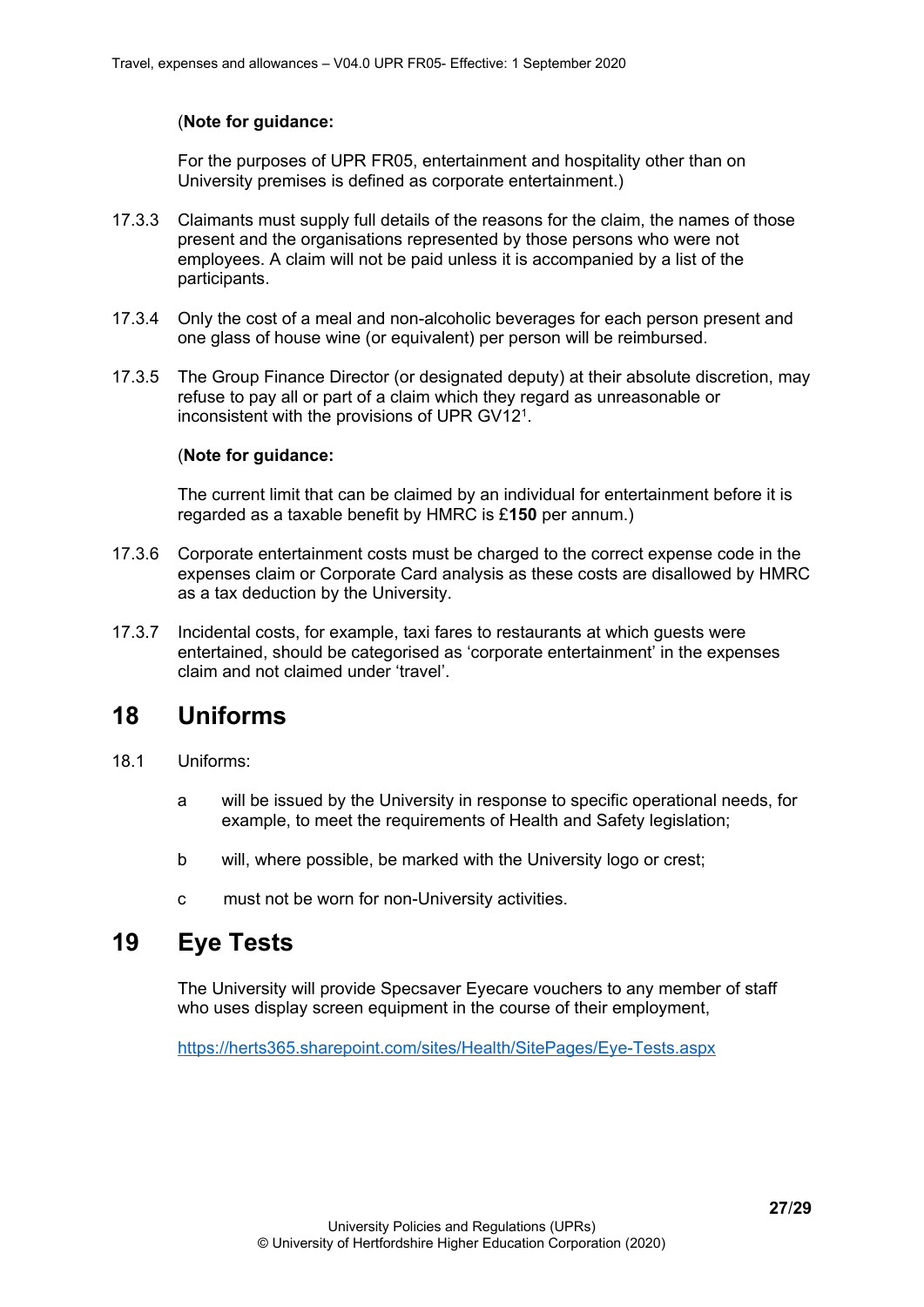# <span id="page-27-0"></span>**20 Courses and Conferences**

#### <span id="page-27-1"></span>**20.1 Conference accommodation**

- 20.1.1 It is customary for conference delegates to stay in the conference hotel. However, delegates who intend to stay in the conference hotel must check with the Travel Management Company to ensure that they have been offered the most favourable room rate available in the hotel. Where the Travel Management Company is able to obtain a more favourable rate, delegates will book accommodation via the Travel Management Company.
- 20.1.2 Where the conference and associated accommodation is to be booked via the conference organiser, the member of staff must contact the Purchasing Officer to make the booking'.
- 20.1.3 Even where the conference and associated accommodation is booked via the conference organiser, delegates are required to book travel via the Travel Management Company unless section 8.6.2 applies.

#### <span id="page-27-2"></span>**20.2 Employees**

- 20.2.1 Employees may from time-to-time need to attend courses or conferences to enable them to carry out their duties for the University more effectively.
- 20.2.2 The University will bear the cost of an employee's attendance at such an event provided that:
	- i the course or conference will lead to the acquisition of knowledge or skills which are necessary for the duties of the employment or are directly related to increasing effectiveness in the employee's performance of their present or prospective duties and
	- ii the employee's attendance at the course or conference has been approved in advance by the appropriate Authorising Officer (see sections 6) and the employee's Head of SBU where they are not the designated Authorising Officer.
- 20.2.3 Claims for costs incurred must be made in accordance with the regulations and procedures set out in this document.

#### <span id="page-27-3"></span>**20.3 Research students (including holders of University of Hertfordshire Research studentships)**

20.3.1 The University will bear the cost of a research student's attendance at a course or conference provided that the student's attendance at the course or conference has been approved in advance in accordance with the requirements of section 5.6, 6 and 7 and any other policies, regulations and procedures which apply within the student's School.